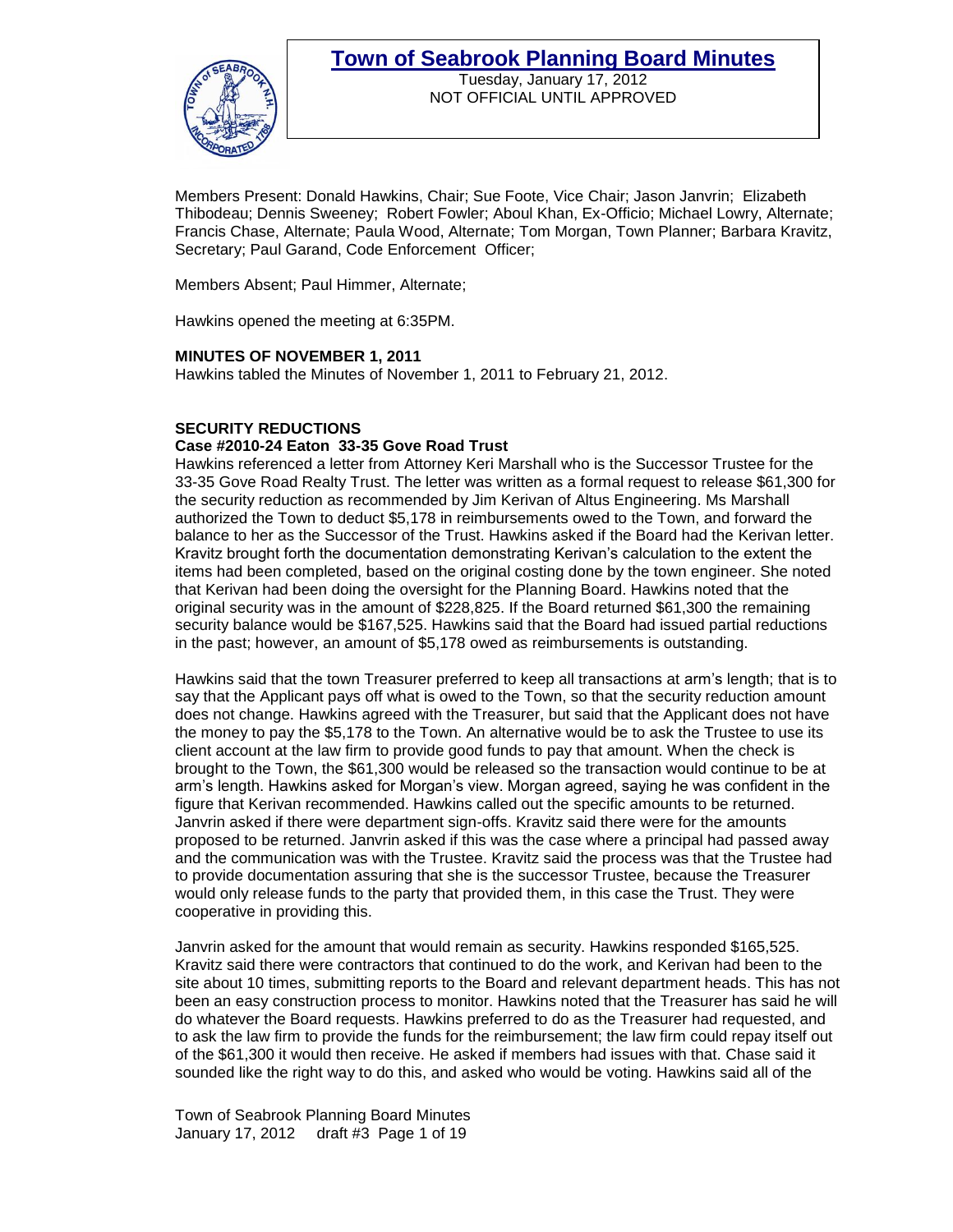

Tuesday, January 17, 2012 NOT OFFICIAL UNTIL APPROVED

active members were present and would be voting; alternates could participate in discussions, but not in votes.]

| <b>MOTION:</b> | <b>Hawkins</b> | to return the amount of \$61,300 to 33-35 Gove Road<br>Realty Trust from the security held in connection with<br>Case #2010-24, the Eaton subdivision, provided that<br>prior to the release of those funds, the Planning Board<br>is reimbursed the amount of \$5,178 drawn on the law<br>firm's client account. |
|----------------|----------------|-------------------------------------------------------------------------------------------------------------------------------------------------------------------------------------------------------------------------------------------------------------------------------------------------------------------|
| <b>SECOND:</b> | <b>Janvrin</b> | <b>Approved: Unanimous</b>                                                                                                                                                                                                                                                                                        |

Hawkins asked the Secretary to contact the Law Firm and ask them to arrange for the payment to the town in accordance with the Board's decision.

#### **Case #2002-37 Irene's Way Attending: Paul Lepere;**

Hawkins referenced Lepere's request for a reduction of the \$170,000 security, of which nothing had been released so far. There is no department sign-off sheet, nor is there a calculation for a partial reduction. He called attention to the minutes of the Technical Review Meeting in the Board Packet citing, among other items, that the electrical lines may be placed on top of the water lines so the Water Superintendent is not about to sign off until something is resolved. The Applicant had agreed to use a process that can identify where the power and water lines are. At this point they cannot be mapped by the surveyor because they had been covered up and the road paved. There are also other items to be done on the site. He did not think the Board was in a position to take action. Hawkins asked for Morgan's comments in re the TRC meeting. Morgan referred to Lepere's letter of January 12, 2012 which came as a result of the TRC meeting, however, the cost of the remaining items was not itemized, as asked, Those figures were needed so that they could be run by the Board's consulting engineer; a reduction was not yet ready for the Board to consider.

Hawkins asked if there was a resolution other than identifying where the power lines were. Morgan said the TRC viewed that as a first step. The Water superintendent would have a problem if there were less than a five-foot clearance between the water and electric lines, because the power would have to be shut off to the entire street every time they needed to work on the water lines. In the end, the Planning board would have to determine whether that would be an acceptable situation for any street in Seabrook. Just before this meeting, Kravitz had shown him a plan showing some clearance submitted by Lepere and prepared by Millennium Engineering, but a bigger scale and dimensions, plus professional credentials, should be submitted to detail the lines. Janvrin asked if the Board had seen the drawing that Morgan referenced. Morgan said it was a revised plan but the scale was hard to tell the distance. Hawkins thought the water line was known but not the power line. Morgan explained that at the TRC meeting, no one knew just where anything was. At this time there is a plan that is not stamped, and not to scale; it does represent some clearance.

Lepere agreed that at the last meeting he was asked to do certain things. There was a big question as to why Unitil put the lines where they did, or if there was a problem. He understood there should be about five –foot clearance. Subsequently, he and Millennium hired TMD Services, a laser company that could find exactly where the water and electric lines are; they watched the work being done and Henry Boyd did a plan. Lepere said if a larger plan or different scale was needed, that would be provided but he was told by Millennium and TDM that there is a

Town of Seabrook Planning Board Minutes January 17, 2012 draft #3 Page 2 of 19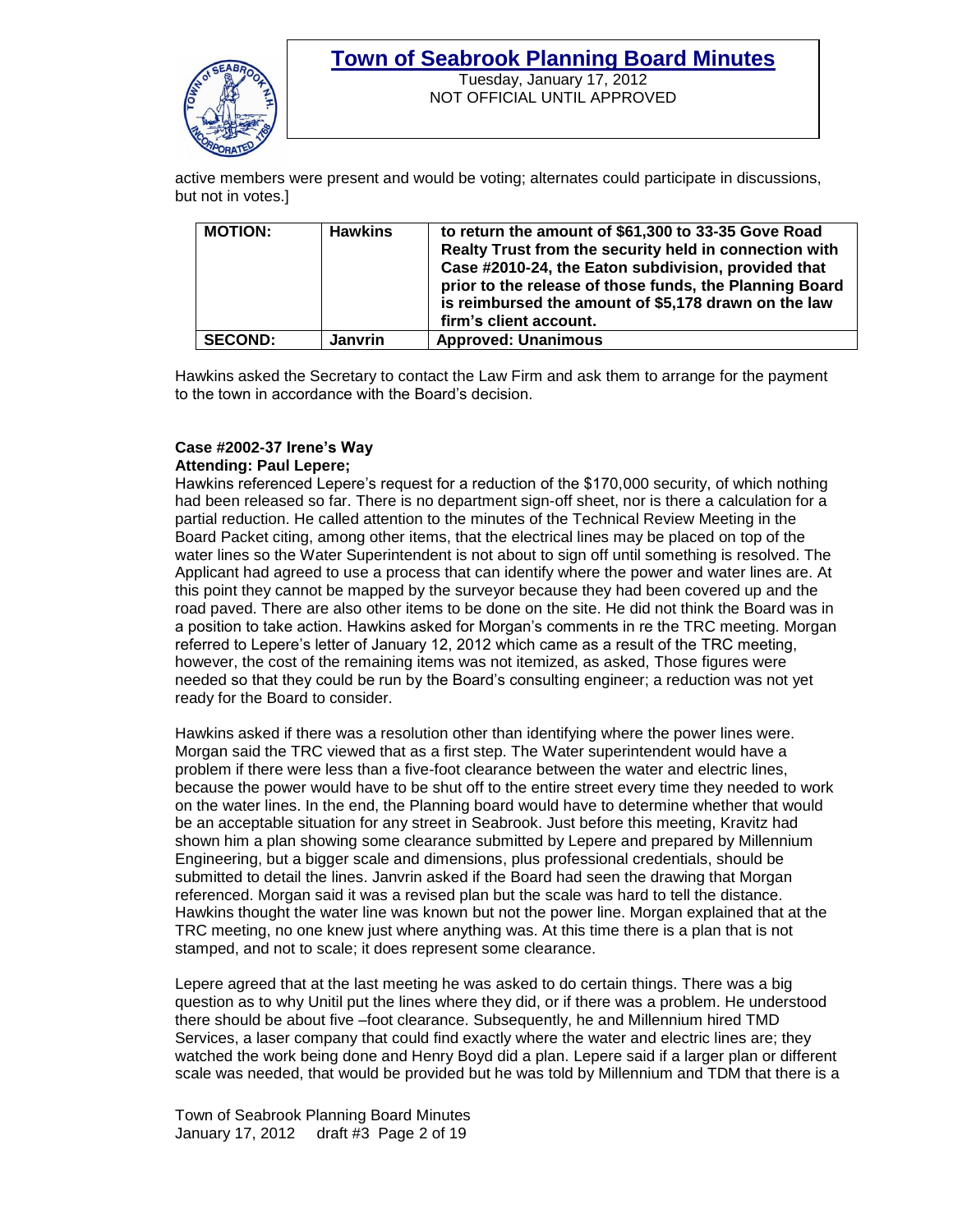

Tuesday, January 17, 2012 NOT OFFICIAL UNTIL APPROVED

minimum of five feet of clearance except for a small spot at the end where it is four-feet. Lepere said copies of the plan were provided to department heads who were pleasantly surprised and would have no problem signing off. He clarified that only a partial security reduction was being requested, and he knew exactly what had to be done in the springtime. When the work is done he would ask for a full reduction and approval as a town road. He noted that Boyd could confirm this. Hawkins said a report from the company that did the marking work and their engineer's stamp to confirm where the lines are. Morgan said it looks like about five feet, but the Board's usual practice is to have the dimension indicated on the plan, especially where it is so critical.

Lepere said he would be happy to have Boyd provide this. Morgan asked for a larger scale that would define the distance clearly. Hawkins said that partial reductions are usually dependent on a field engineer's estimate of what had been completed on a project matched up with the original engineer's costing document. The Board would want a letter from Altus detailing what had been completed and a recommended amount for a partial security reduction. Lepere said he wrote down the amounts and understood that the Board would send it to [Altus]. Hawkins said the Board would not be acting without such a letter. Kravitz said the information that had been submitted would be sent to Kerivan who could contact Lepere if needed. Kravitz noted that Kerivan was at the TRC meeting. Hawkins asked for comments or questions; there being none.

#### **COMMUNICATIONS**

Hawkins called attention to information concerning the Right to Know law that had been provided by the Planning Board Attorney. He read the following:

…Boards may not meet behind closed doors to discuss the advice of their attorney is present or available for contemporaneous exchange of words and ideas by, for example, being on a speaker phone…

Hawkins said if the Board is having a closed discussion about legal matters, the Board's attorney had to be there or on a speakerphone.

Hawkins opened the Public Hearings at 6:55 PM.

#### **PUBLIC HEARINGS NEW CASE**

**Case #2011-35.05-37 – Proposal by Paul Lepere to amend a 2005 subdivision approval at 27-33 Weare Road so as to eliminate the requirement to construct sidewalks and granite curbs. The property is shown on Map 1 as Lots 18-11 & 18-12,** continued from January 3, 2012;

Attending: Paul Lepere;

Hawkins asked Lepere to speak to his proposal. Lepere referenced a letter he had written to the Board on November 1, 2011 about why he thought the sidewalks should be eliminated. Hawkins noted that that letter was in the board packet, and asked Lepere to go through the circumstances. Lepere read through his letter explaining that he bought an old farmhouse in 2010, plus a duplex lot that he turned into a single lot. He said that Article 8 of the regulations said that sidewalks should be installed at the expense of the developer in all subdivisions in which 4 or more lots are created. The property in question is a two-lot subdivision approved in 2005. He did not believe that, at the time of approval, the Board was aware of a historic stone

Town of Seabrook Planning Board Minutes January 17, 2012 draft #3 Page 3 of 19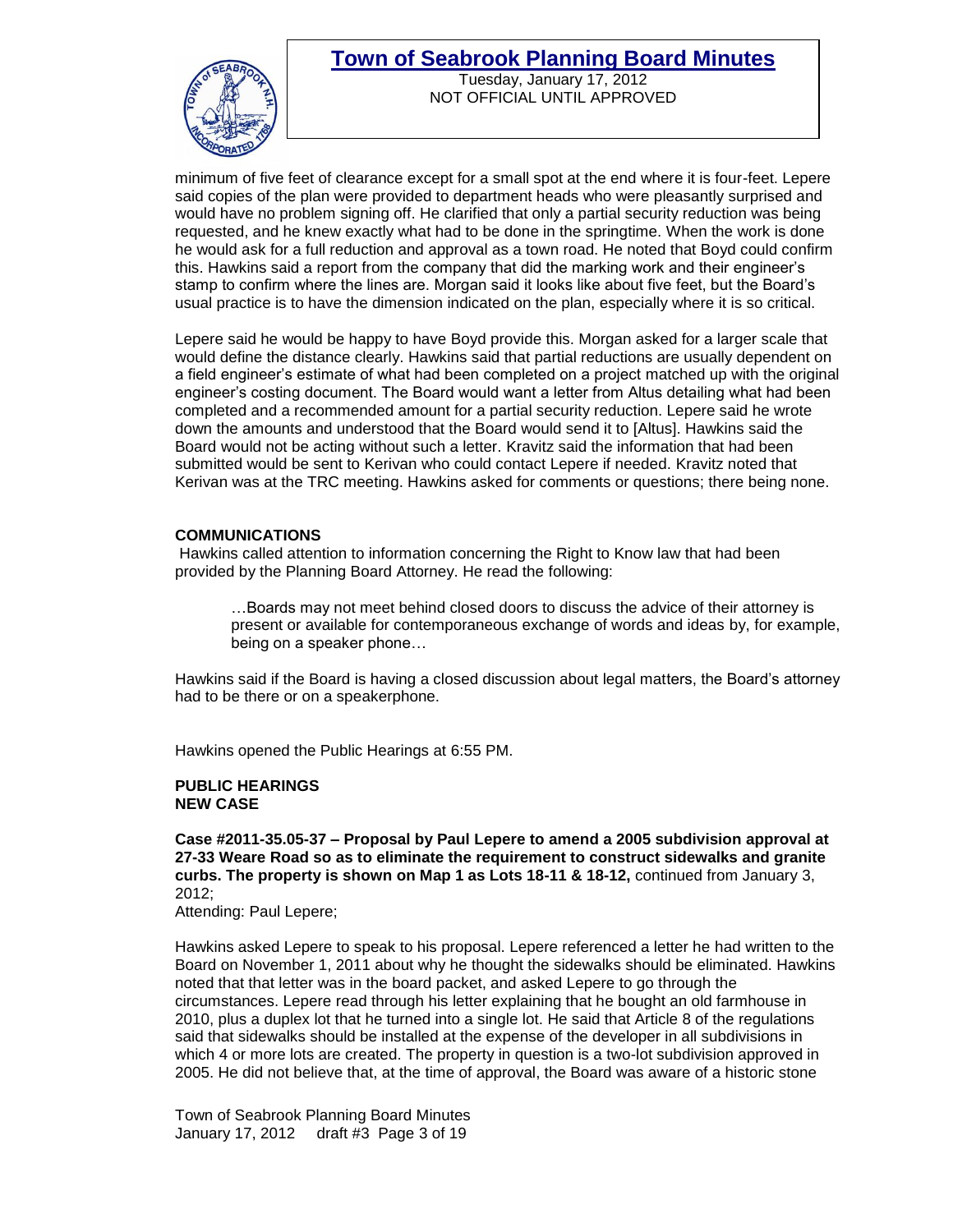

Tuesday, January 17, 2012 NOT OFFICIAL UNTIL APPROVED

wall of about 264 feet at 27 Ware Road, from which he has removed debris and was restoring it to the original condition. To properly re-grade and install a sidewalk, most of the wall would have to be removed having a significant effect on these two homes. The approved plan shows the granite curbing abutting up to the existing asphalt which would cause major problems with flooding and plowing. Right now the snow can be pushed over the existing stone wall. Also the sidewalk area would be interrupted by one hydrant and 3 telephone poles, and create a major problem with drainage; there is a natural culvert that drains down the hill toward Route 107. There is no way to install a walkway with appropriate drainage. He plans to deepen the swale so it flows better. Everything is currently flowing down Weare Road to Route 107.

Lepere said he was not aware of any developer with a two-lot subdivision being asked to install granite curbing and sidewalks. The Town of Seabrook appreciates the significance e of stone walls; the regulations say no person can deface. Alter the location, or remove any stone wall which was made for the purpose of creating a boundary between lots or recording lots of record...except upon written permission of the Planning Board and the Board of Selectmen. If a walkway was part of a stone wall it would have to be taken down. If there were a sidewalk installed the town would have to be responsible for maintaining, repairing, and plowing, and would have the liability. After he bought the property, he cleared old trees and debris so it is possible now for a pedestrian to walk there. His goal is to improve the stone wall and redefine the culvert; the stone wall will complement the area rather than with a walkway. Lepere lives in the area; if he were forced to put in a sidewalk, he'd be the only one in the area. Also, it would be a walkway to nowhere. The abutting land is 26 acres; he'd heard it might be turned over to the town for conservation.

Hawkins asked Morgan to comment on the two-lot subdivision question. Morgan did not recall the meeting seven years ago, but was curious why the subdivision stipulations had not been completed after seven years. Foote said that was a time when the Board wanted sidewalks everywhere. Although she did not support it at this site, the majority of the Board did. Hawkins asked Garand if there were no other sidewalks on that street. Garand said a developer across the road was thought to be moving to the other side of the street. The Board wanted sidewalks because of all that supposed activity. But it is a two-lot subdivision and there is a stone wall that goes the length of the property. He thought Lepere's restoration fit in with historical homes in the area. Hawkins recalled that a couple of years ago the Board made the change about historical stone walls. Khan said it was a Planning Board warrant article approved by the Town Meeting. Garand said that the Board had not placed security on that project so there was nothing with which to do anything. Also, there were legal issues affecting the property, as well as a bankruptcy. Hawkins asked for questions from the Board. Foote said there is also a public service easement. Janvrin asked if there were overhead wires. Foote said there were, so it limits the ability to build on the lower lot. Khan said this project was before the Board at the same time as Border Winds for which sidewalks were discussed by the Board for a very long time. That may be the reason that sidewalks were wanted in every project in the town.

Wood asked for the procedure if the Board now decided not to have sidewalks. Hawkins said the case would be accepted as administratively complete, and a motion would be made to approve Case #2011-35 to eliminate the requirement to construct the sidewalks.

| <b>MOTION:</b> | Foote | to accept Case #2011-35.05-37 as administratively<br>complete for jurisdiction and deliberation. |
|----------------|-------|--------------------------------------------------------------------------------------------------|
| <b>SECOND:</b> | Chase | <b>Approved: Unanimous</b>                                                                       |

Town of Seabrook Planning Board Minutes January 17, 2012 draft #3 Page 4 of 19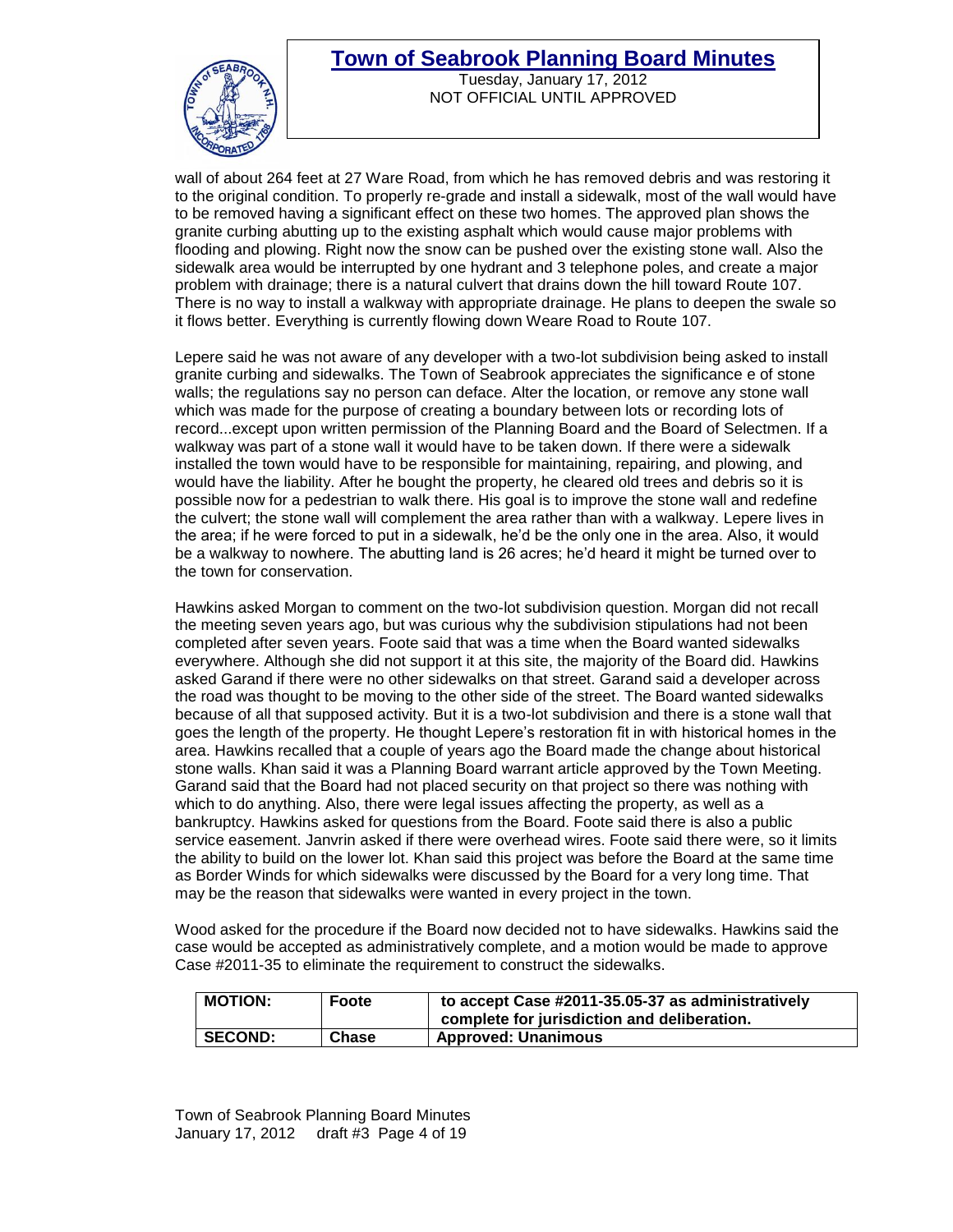

Tuesday, January 17, 2012 NOT OFFICIAL UNTIL APPROVED

Janvrin asked if the 2005 case had ever been closed. Foote thought this was one of the cases that never came back to the Board, and had been transferred through several different people. Janvrin thought the case should be closed at some point. Foote said that technically it would have to be closed before acting on Case #2011-35 according to the regulations. Janvrin thought it would be awkward to close a case without knowledge of completion. Morgan pointed out that it had not been completed. Foote said it was a two-lot subdivision. At the time there was the possibility that the bottom lot would be a duplex, and she applauded that squeezing in another unit was not done. The only other item was that the driveway should remain in the area where there was not a stone wall. At the time, the original plan did not show a sidewalk; the Planning Board majority decided there should be a sidewalk. Janvrin asked if the 2005 plan in front of the Board could be considered complete without the sidewalk, and asked if it had been recorded. Foote said it would be complete and had been recorded, although it appears that one marker was still to be set at the western corner between the two lots. Janvrin asked if the division of the property had been approved; Foote said it had. Janvrin asked if it would be appropriate to close Case #2005-37.

| <b>MOTION:</b> | Janvrin | to close Case #2005-37.    |
|----------------|---------|----------------------------|
| <b>SECOND:</b> | Foote   | <b>Approved: Unanimous</b> |

Hawkins asked for comments and questions from the Board and the public; there being none.

| <b>MOTION:</b> | <b>Sweeney</b> | to approve Case $\#2011-35.05-37$ – Paul Lepere to<br>amend a 2005 subdivision approval at 27-33 Weare<br>Road Map 1 as Lots 18-11 & 18-12, so as to eliminate<br>the requirement to construct sidewalks and granite<br>curbs. |
|----------------|----------------|--------------------------------------------------------------------------------------------------------------------------------------------------------------------------------------------------------------------------------|
| <b>SECOND:</b> | <b>Janvrin</b> | <b>Approved: Unanimous</b>                                                                                                                                                                                                     |

#### **ONGOING CASE**

**Case #2011-31.10-22 Proposal by NextEra Energy to amend its conditional approval of August 17, 2010 so that the stipulation (iv) reads as follows: Noise shall not be discernable at the Rocks Road residences closest to the firing range. Noise level along the existing transfer station road shall be limited to 15 dBA above the measured background of 44 dBA. The indoor firing range in question is situated off Rocks Road and immediately east of the Town's Transfer Station,** continued from November 15, 2011; December 20, 2011

Attending: Steven Coes, Projects Manager, Richard Winn, Corporate Communications; NextEra Energy; Eric Wood, Principal, Asentech Incorporated, acoustical and noise consultant for the Planning Board;

Hawkins recalled that at the last hearing for this case the Planning Board decided to engage a sound/noise consultant to give it direction, and asked how Morgan would begin the discussion. Morgan thought the Board should first hear from Eric Wood. Wood stated that he is a principal acoustical consultant at Asentech, Inc, of Cambridge, MA, and had been involved in industrial and environmental acoustics for 40 years. His most recent firing range assignment was a few months ago working for the Town of Belmont, NH; another was in Richmond, RI. Over time, Asentech had worked on about two dozen firing ranges, private as well as law enforcement. A great majority of his work had been with the electric power industry whose upper level

Town of Seabrook Planning Board Minutes January 17, 2012 draft #3 Page 5 of 19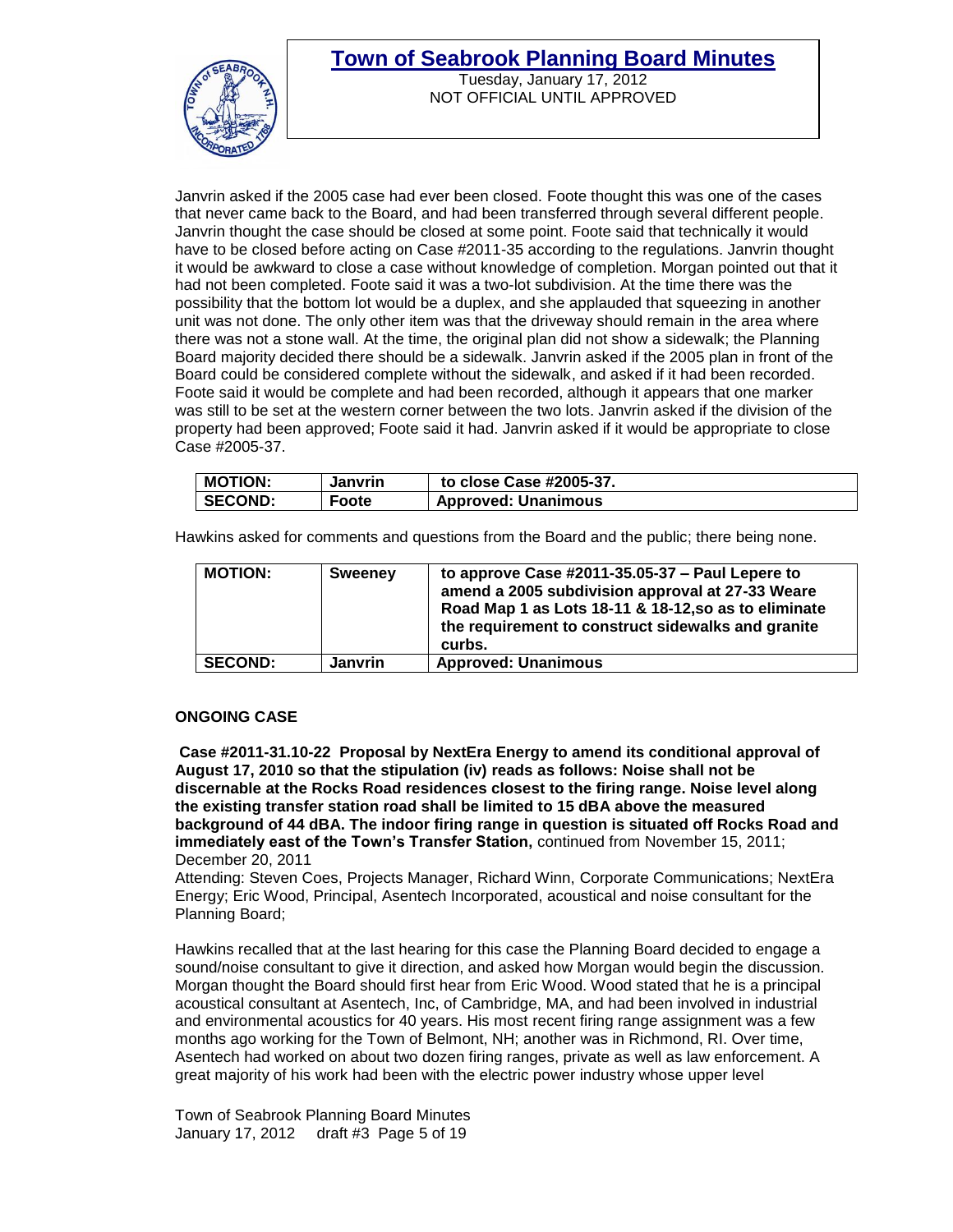

Tuesday, January 17, 2012 NOT OFFICIAL UNTIL APPROVED

management, in his opinion, really want to do the right thing. They don't want to annoy their neighbors, and have better things to do than worry about neighborhood houses; they want to solve the problem. He thought that would be the case with NextEra. At the same time, he had a lot of experience dealing with neighbors, and had a lot of respect for them. Neighbors were generally honest people with legitimate and reasonable expectations.

Eric Wood understood that the Planning Board had been involved with NextEra in re the firing range for a long time, and was told that the noise would not be heard beyond the property line. That must have sounded good; couldn't have a better assurance or promise. Apparently, someone dropped the ball along the line. He also understood that [NextEra] had taken corrective action that reduced the noise significantly, and that they are operating only during daytime hours and not 24/7. They would like to extend the operating hours. People are more sensitive to noise at night because traffic and other daytime noises are quieter, and because it would be nice for people to have quiet when they come home. He respected [the Board] wanting to protect the neighbors, and also respecting that the company has a job to do. Eric Wood offered to answer questions, or to give an opinion as to one way to move forward that would be a win-win for all of the parties.

Hawkins was uncomfortable in getting a bunch of town data and being told what it means, when he did not know if it was right or not. The Board would be looking to its consultant for an interpretation of what that data means. Additionally, the Board had not seen information about all of the calibers that will be fired, and there was one large caliber firing arm for which no data had been received. Eric Wood said that even if that data had been received, three years from now there might be even larger or even quieter equipment. Hawkins was not sure about test data because they'd only been allowed to use it in the daytime. They did not know the ambient noise level at other times of the day, or the difference between pistols or rifles. The Board was looking for information to know whether 24/7 operation should be allowed. If there were no noise past the property line, the Board would say yes. But if noise does pass the property line, the Board would have to make a decision on whether to say yes.

Eric Wood said the Board would have to make a judgment as to whether the noise level would be reasonable or acceptable in this community. Hawkins said another factor would be if there are differences in the summer or winter when people are out of doors. He also wondered if "no noise at the property line" would be an industry standard meaning that people cannot hear it. Wood said that would be pretty strict. Another concern is that a very large shopping center would be going up near that area, so if noise were allowed at the property line would it bounce back to the neighbor's yards. The Board is looking for an understanding and recommendations both in testing and interpretation of those tests. Wood respected Hawkins perspective.

Janvrin explained that he grew up near the [Rocks Road] neighborhood in question and had done shooting in the area without complaints. His concern was that if they could not hold the standard of "no noise at the property line", they would need a measurable standard, noting that the Enforcement Officer has no means of measuring sound. Janvrin had suggested some mitigation that could be taken by NextEra on its property, e.g. evergreens to lessen the noise, and get it to a level that the Applicant could maintain and the Board could say to neighbors would be acceptable. There are also other neighborhoods such as Dow's Lane that could be affected. His concern was that the initial sound measurements were done to Rocks Road and were said to lower that near the Transfer Station which is toward Dow's Lane. Janvrin stated he was a lifelong member of the National Rifle Association and understood [NextEra's] need to shoot and had a difficult job to do. At the same time he did not think the CFO should be required to have sound monitoring equipment. An agreed level of mitigation should be maintained.

Town of Seabrook Planning Board Minutes January 17, 2012 draft #3 Page 6 of 19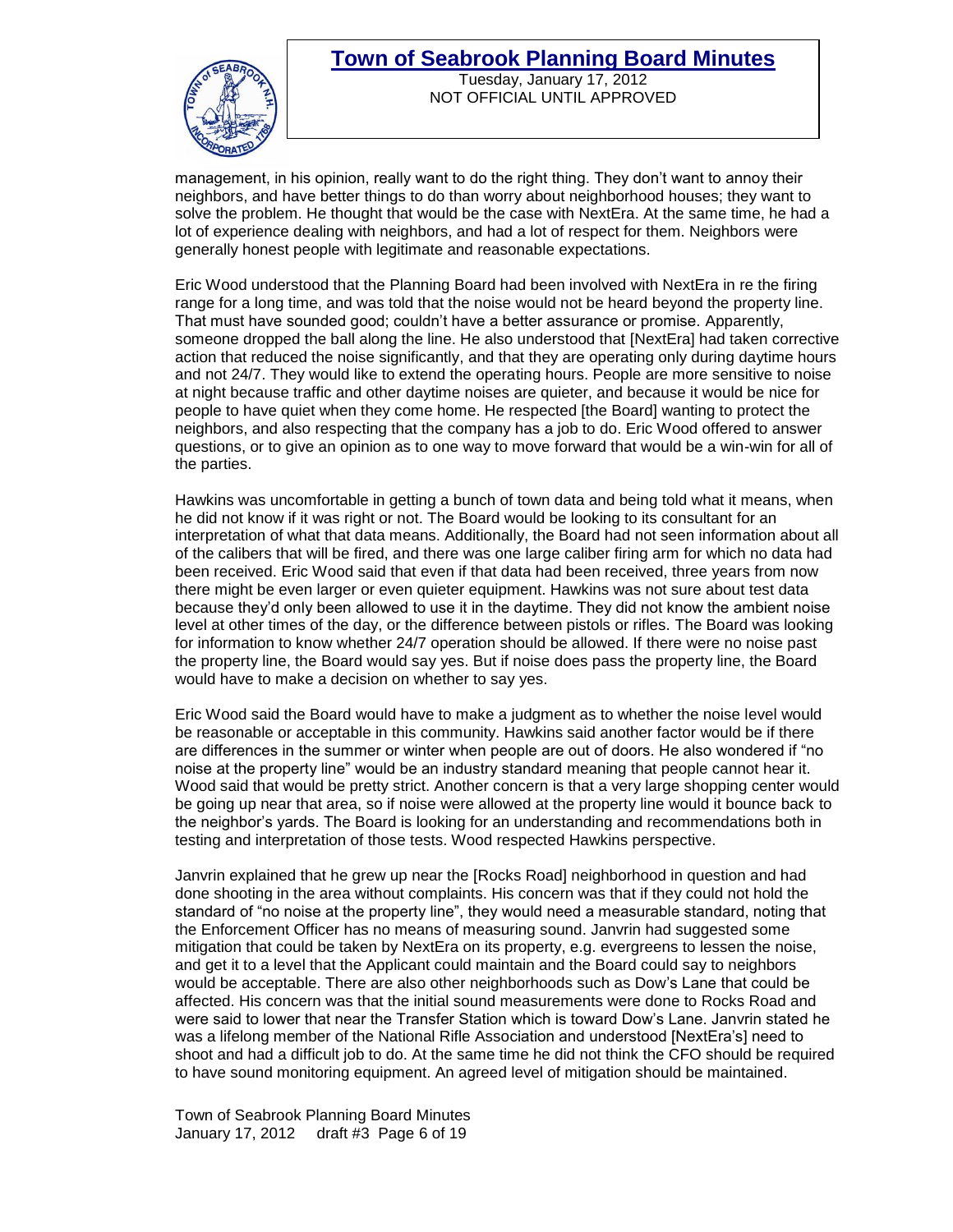

Tuesday, January 17, 2012 NOT OFFICIAL UNTIL APPROVED

Eric Wood did not want people to think that just because his career was in acoustics, he wanted the world to be peaceful and quiet. He'd worked with generators, had been a member of the NRA, and also held permits to fire concealed weapons, although he did not do shooting anymore. He understood both sides of the problem. Janvrin also commented that when the power plant was being built there was lots of noise, and the neighborhood dealt with it.

Sweeney thought a couple of nights of firing data was needed to see if it impacts the residents of Rocks Road, with testing and data for all of the sound levels including the 50 caliber. Eric Wood thought that while operating in daytime only, many, many thousands of rounds had been fired with no complaints coming in. At least some people would have been at home. With allowing shooting at night, there would be the potential for complaints. Chase asked why 24 hourshooting was necessary, and asked Eric Wood if other facilities did that. He asked if it might be mandatory, or government regulations, or a funding issue, noting that dumpsters can't be moved before 7 AM. Wood said that law enforcement people work 24/7 and thought the owner might speak to that. Hawkins asked Coes to respond. Coes said they have trimester training with two shifts all day every day; people train when they get off their shifts. Fowler wanted to hear the noise level for himself; a bunch of numbers meant nothing without hearing the shooting. Eric Wood agreed.

Fowler recalled that at one meeting [NextEra] said there would be no noise out of the building, let alone at the property line. Janvrin commented that he'd asked a relative in the rocks Road area, who is an avid hunter, if he heard the shooting. The response was that he could, but that it had to be done. Janvrin thought this was a Yankee ingenuity response i.e. leave them alone. But his next door neighbor said it was aggravating to hear when she was gardening. He thought there would be a wide range of attitudes. Many would not come to a meeting, but might respond if someone went to them and asked if [the noise] bothered them. So far it's been no complaints to the CFO and Police, but the night may be a different story. There has not been feedback from residents; one alternate Planning Board Member recused himself because he lives in the area. Eric Wood agreed that there are people who are very tolerant about noise at their property; others are extraordinarily sensitive even to sounds that others cannot hear. Fowler added that it isn't just the noise; the vibrations can be felt with a 50 caliber.

Thibodeau did not see the need for 24 hour activity. Training people could be done at the beginning or the end of shifts; not all night when children are sleeping. There's nothing worse than hearing fireworks at 11 PM, particularly if young children are trying to sleep. Eric Wood said that the theory was that it would not be heard. His understanding is that the Board did not make this up or impose it; NextEra came to the Board and said this. The Board was expecting that NextEra would do what it was expected to do, and their CEO would say that's what they had to do. Khan said that when the project first came to the Planning Board, reference was made to a state-of-the-art, soundproofed firing range in Connecticut, and that the same engineers would work on this project. There was the desire to move the Seabrook project quickly as NextEra is a large property taxpayer. He wanted to know what went wrong during this construction, so that the same result did not occur. Also, the shopping center expected to be built soon would be inviting a very large number of shoppers to Seabrook by 2013. He was concerned about the potential effect on neighbors and shoppers from noise levels from both the firing range and the shopping center. Eric Wood's question would be whether the shopping center would increase the steady background sounds, for example from HVAC and refrigeration equipment on the roof.

Town of Seabrook Planning Board Minutes January 17, 2012 draft #3 Page 7 of 19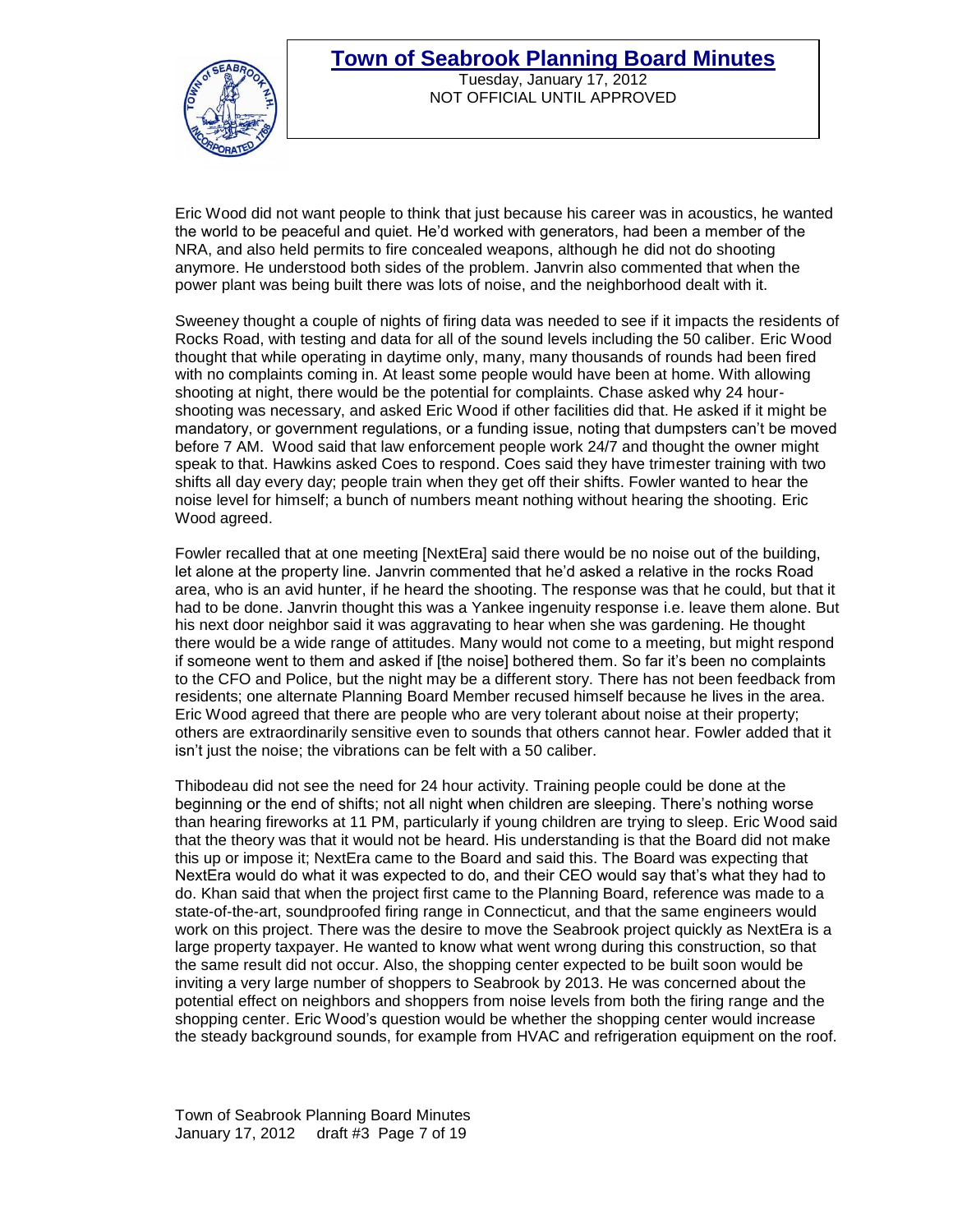

Tuesday, January 17, 2012 NOT OFFICIAL UNTIL APPROVED

Paula Wood expressed concern for recent noise impacts on the Rocks Road people with the hotel etc. that wasn't there before. She thought people would hear testing during the daytime, but what about on a nice July night with open windows. She wondered how far the noise would travel, noting that she lives on the other side of the power plant and could hear loud speakers as well as feel the vibrations from the road construction. She agreed with Janvrin that people living on streets other than Rocks Road would be affected, especially by 50 caliber equipment. Paula Wood asked what NextEra is doing for training if it is not using the range off Route 107. Coes said they are currently training from 7AM to 6PM, and also at a facility in Epping. Paula Wood asked if that could be used for the nighttime training in the future. She was concerned that the people on Rocks Road would become inundated by the time the shopping center was built.

Foote asked about the psychological impact of "trigger sounds" such as a mother hearing a baby crying 5 rooms away when no one else hears it. Eric Wood said it would wake her up immediately. Foote thought people exposed to certain experiences might be put into a different mental state – more than someone that had never had a gunfire incident. Her concern was for current as well as future residents, or customers to a coffee shop, and asked if there is any way to mitigate the noise so it has the least impact on someone who might be driven over the edge. In other words, there are different types of noises. Wood had read that some returning soldiers find loud noise disturbing and brings back bad memories. Foote spoke of someone who had to move out of the area because helicopters traveling the coast to the Bush compound brought back his experience in Vietnam. Wood noted that he had worked on a helicopter facility.

Hawkins said the Board is looking for a path forward to make a recommendation on this case, and asked Coes for any comments. Coes said they are squeezing by at night, and commented that the outdoor range in Epping allowed two nights weekly for firing from 6 to 9PM, but that doesn't really help NextEra which at this time is in a low mode. When a new security class is to be trained, which happens often, then extensive night training is needed. Coes commented that respectfully NextEra is getting beat to death on this issue. He said that the sound measurements were taken at the junction of Rocks Road at the Transfer Station, and did not know what could make the firing noise louder than at that point. He was hard pressed to believe that noise was being heard at the Holiday Inn. To Hawkins the situation was that a facility exists very close to a neighborhood, so he would not be comfortable not doing whatever could be done for them. It was necessary for the Board to look at this knowing that it had done the right thing, and this might make Coes uncomfortable. Coes agreed, and said he sits on a zoning board and knows that when help is needed you get it. He was concerned that when things are thrown out there, people can think that's what actually happened. Thibodeau commented that the Board had to live in Seabrook, and he did not.

Khan commented that the people living on Rocks Road live there for a long time, and asked why the [firing range] was built so close to the neighborhood when there are plenty of other places on the property that it could have been built. Because it isn't working, why not move the building to a different location where it would not disturb the neighbors. The residents have no other place to go, or have the money to do something for themselves. The town is trying to be accommodating to a big taxpayer, but he thought in two or three years the problem will just be ongoing. Would it be possible to build the facility deep inside where it would not disturb neighbors. Fowler mentioned they might look into sound technology that actually cancels out sounds to a great extent. Eric Wood knew about this technology and thought it not a good idea in this situation. He was surprised that Coes felt he was being beaten up, as he had great respect for NextEra and their management as hard working people who want to do things the right way. Further, he did not hear anyone on the Board beat him up; they had to be tough but [NextEra people] got off easy.

Town of Seabrook Planning Board Minutes January 17, 2012 draft #3 Page 8 of 19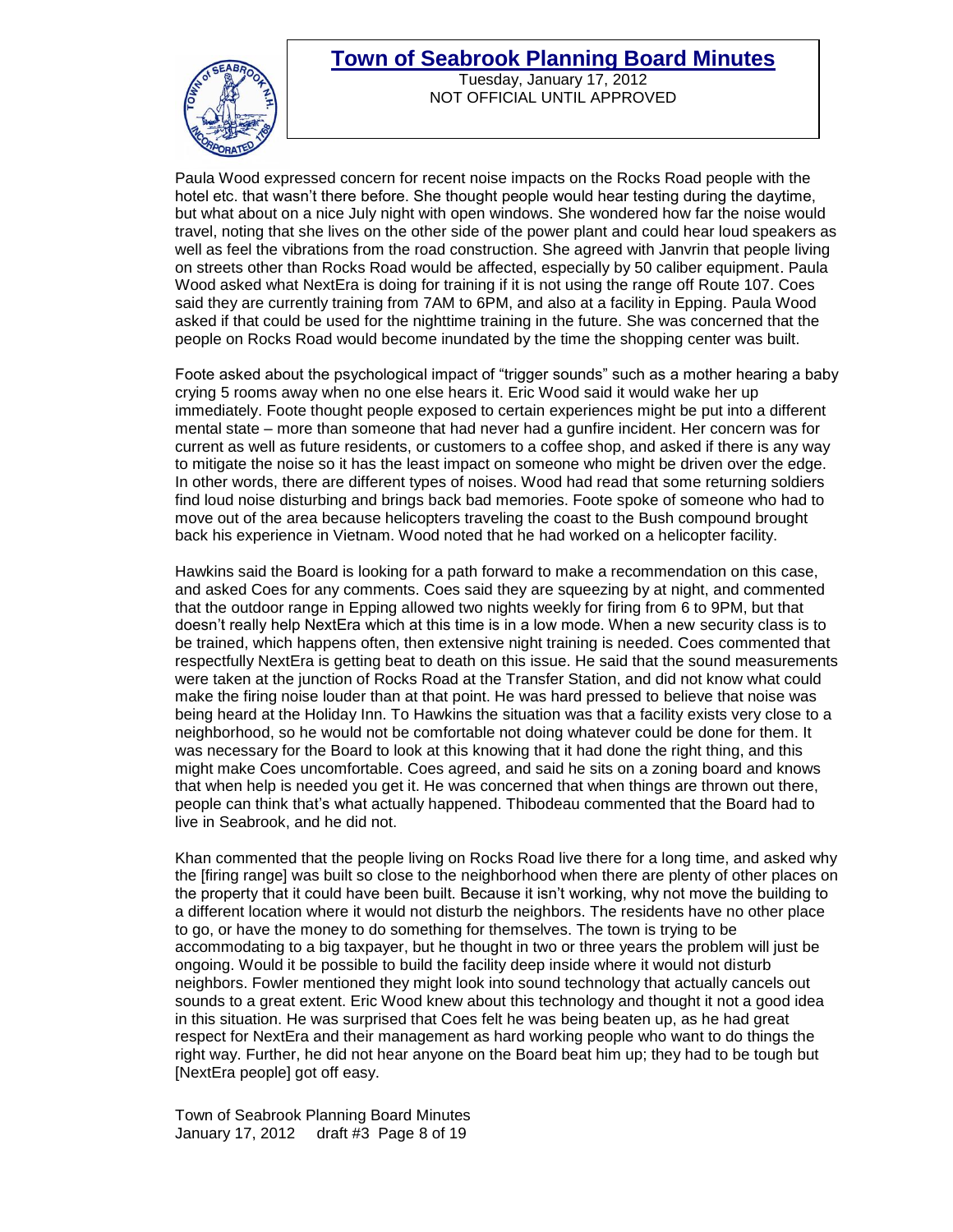

Tuesday, January 17, 2012 NOT OFFICIAL UNTIL APPROVED

Garand said in the NextEra study the background noise is established at 44 decibels, and asked how that would change at night and how it would impact the neighbors. Eric Wood believed that the "44" was one nighttime measure based on what he read; it is not clear how the measurement was made as technically there are a lot of different ways to measure sound. There would also be seasonal differences. Garand agreed that some seasons windows are closed, and in others they are open; variables including leaves on trees have to be considered. Eric Wood agreed. In the summer the noise can go up due to insects; generally at this time of year when is freezes it is quieter. Garand did not want to be inundated with a lot of complaints for which he had no answers about the noise level, what to expect, and how the neighbors and NextEra can all work together.

Winn stated that NextEra had nothing but respect for the Board and for listening to all the comments. They may disagree with some things, but they understand the process. Coes gets "beat up" by the management in Florida, because he is the project manager, to try and get things going. NextEra wants to make sure that they don't put the local residents in a position where they are unduly concerned about the rifle range and the noise. They are trying to work with the town and think the idea of having a noise consultant was the right thing to do, and will support whatever they need to do to give the Board the assurances it needs that NextEra's commitment is to be a good neighbor for the Rocks Road people and is appreciative of what is happening. They very much want to cooperate and support this process going forward. They do have to meet federal requirements and want their security officers to be the best trained, day and night, so they want to see what they can do to get the whole process moving along. To the extent that the consultant is here and the Chair sets a direction going forward, NextEra will support that effort. Hawkins said that everyone has a vested interest in the power plant being safe.

Hawkins asked Eric Wood to give a path forward to the next step. Wood said that if the Board were inclined to allow extended hours into the nighttime, Acentech could place 2 or 3 continuous sound monitors at selected residences and at the firing range that would measure sound continuously, every second, minute, and hour – 24/7. The reason to have one at the range was so that it would show peaks at every shot and the time would be known, and that could be compared with the sound at the residential area. The date would be transmitted in real time to Acentech, so there is no need to have someone monitoring the sounds. If, as hoped, the neighbors do not complain, there would be no reason to dig into the data. If neighbors complained that one night at 2 AM it was horrible, that's when they would look at that section of the measurements and compare those at the residences with those at the range. He thought that this technique would give the owner the noise levels when they were firing and the background levels when they were not. It would help the neighbors because they would have the datasets from someone who would be impartial -- not working for the owner or the neighbors – working for the Planning Board giving honest answers. It would give the Board confidence that if they allowed shooting at extended hours, data would be collected at the start and be available to the Board, the neighbors, and the owner to know what is happening when NextEra uses or is not using the firing range.

Eric Wood thought this would be a better approach than going out and getting 20 minutes of measuring with some gun with the wind at a certain level on a given night. Hawkins asked how long a period would be needed for the data gathering. He thought it wouldn't be fair to pay for such measurements for the life of the facility, particularly if no one is complaining. At a point the measuring would be shut down, or the facility would be shut down. He suggested up to two years and not to look at the data every day. That would give two seasons and many types of guns firing. Perhaps they already keep track of what guns they do shoot and when. Another

Town of Seabrook Planning Board Minutes January 17, 2012 draft #3 Page 9 of 19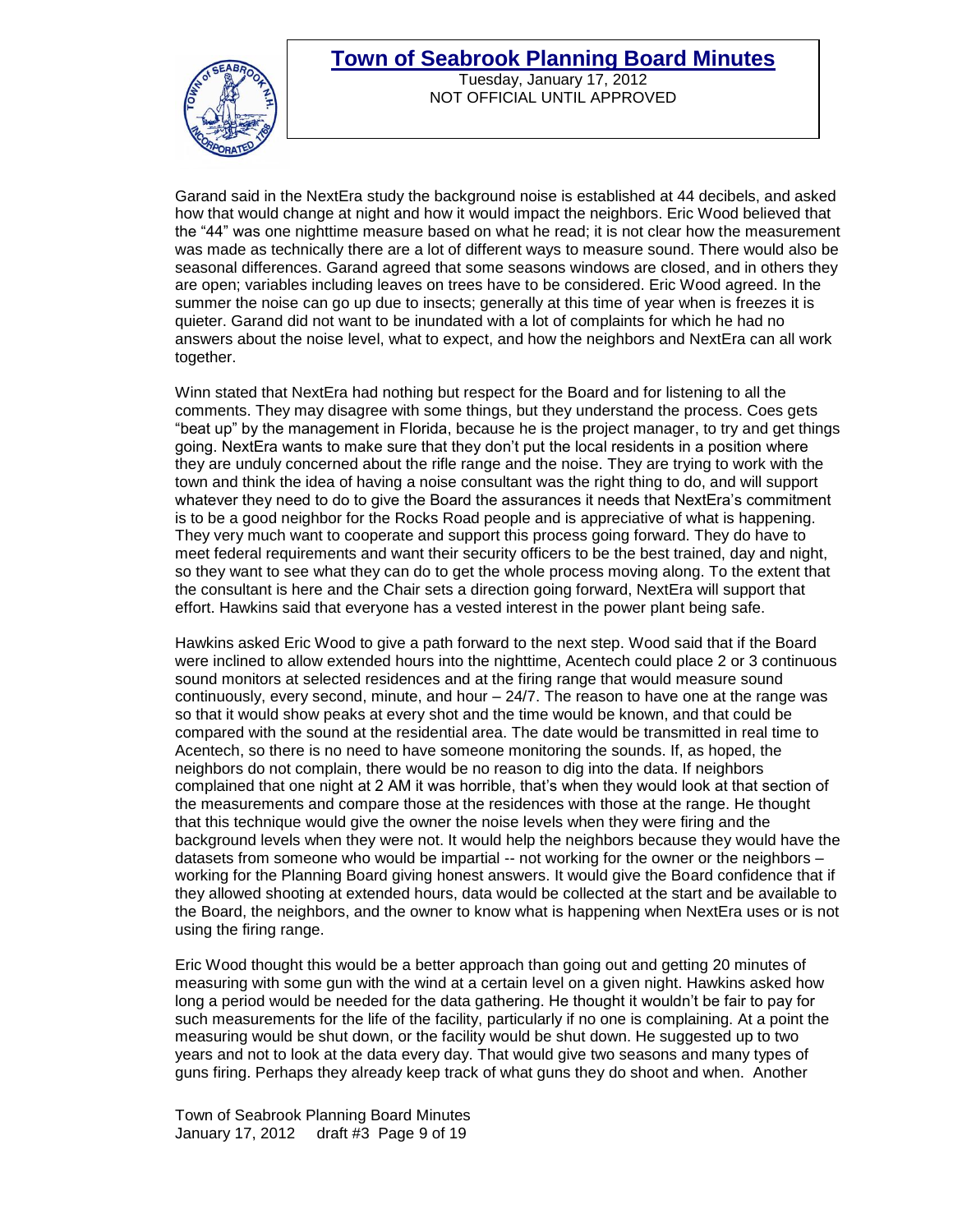

Tuesday, January 17, 2012 NOT OFFICIAL UNTIL APPROVED

advantage is that a particular day's activity from any time during the data gathering can be recalled. Wood said the numbers would be available, but hearing the sound makes all the difference for making a judgment. This was the best idea he had for satisfying all three parties.

Janvrin said NextEra was trying to meet a certain decibel level. Eric Wood pointed out that that was a goal at the transfer station, but no discernable noise for the neighbors for which a meter isn't needed. Janvrin said if he throws a rock into water it ripples and they widen as they go out. He asked if the same principle applies to the sound i.e. it would be intensified as it goes out toward Route 1. He thought that if necessary, NextEra would be willing to mitigate the noise further. For example, they had done the roof and put foam into walls, but it is still an issue. He asked if there is a way to further mitigate the noise, such as secondary berms that push noise up instead of out. He wondered if there were a way to say that would or would not work. Wood had no reason to believe that the acoustic design of the building could not be improved. It is not intuitively obvious that such improvement is needed, if the Town and the neighbors are not hearing it. If the neighbors are complaining and the data supports that, then he thought NextEra would have to be committed to fix it because that's what they said they would do. Janvrin commented that his grandmother had died and they were selling her house. What if someone came in who was more sensitive to sound. Wood said that is why gathering data for more than 20 minutes at a time is important.

Thibodeau did not understand why a year would be necessary. Paula Wood thought the objective was to give NextEra some type of occupancy permit, and asked if the equipment would stay for two years to get answers. Eric Wood said there would be answers immediately if people are complaining, and thought two years would be a reasonable period of time. Hawkins thought that Garand could write a conditional permit that would say he could stop the firing. If it is moving ahead without complaints, that's one thing. If there are complaints then the issue comes back to the Board as it would not want people in those homes listening to rifle shots all night long for a year. The Board would deal with that through Garand's permit which could be modified. Eric Wood agreed, and said NextEra did not want the neighbors to complain. Khan said the neighbors should not have any burden. He wanted Eric Wood to find out why the firing range is not working as promised, and what could be done to meet the promise. Eric Wood said if the Board gives him that assignment, he can try to do that e.g. indicate where the weak links are. Khan wanted to know what it will take.

Hawkins agreed, and said the Planning Board's job is to approve or not approve the Applicant's request to be allowed an increase in decibels along the road to the transfer station; they say there is no discernable noise near the neighbors. The Board's job is to say yes or no – not to reengineer the site to solve the problem for NextEra. If the Applicant wants to continue as outlined for a period of years, they would say yes. Or at some point they may say they have a different mitigation road to take, and withdraw the case. The Board's decision is based on the case in front of it. He wanted to make that decision with information that he could understand and feel comfortable with. The path that is being proposed would allow the neighbors to say that there is noise that they don't want to put up with. In that event, they would call Garand who could say it cannot be continued. He asked Morgan to get the Asentech proposal [from Eric Wood] with the things the Board wants. Also, he thought that the occupancy permit should be written so that if there are complaints, Garand has the authority to stop it. Thibodeau asked if the Board was being asked to give an ok at this meeting. Hawkins said the purpose of having the consultant at this meeting was to get feedback as to what to do next.

Foote was very reluctant to give even one 24 hour day. The normal sound limitation is from 7 AM to 10 PM. She thought there were two 12-hour shifts at the firing range. Coes confirmed this.

Town of Seabrook Planning Board Minutes January 17, 2012 draft #3 Page 10 of 19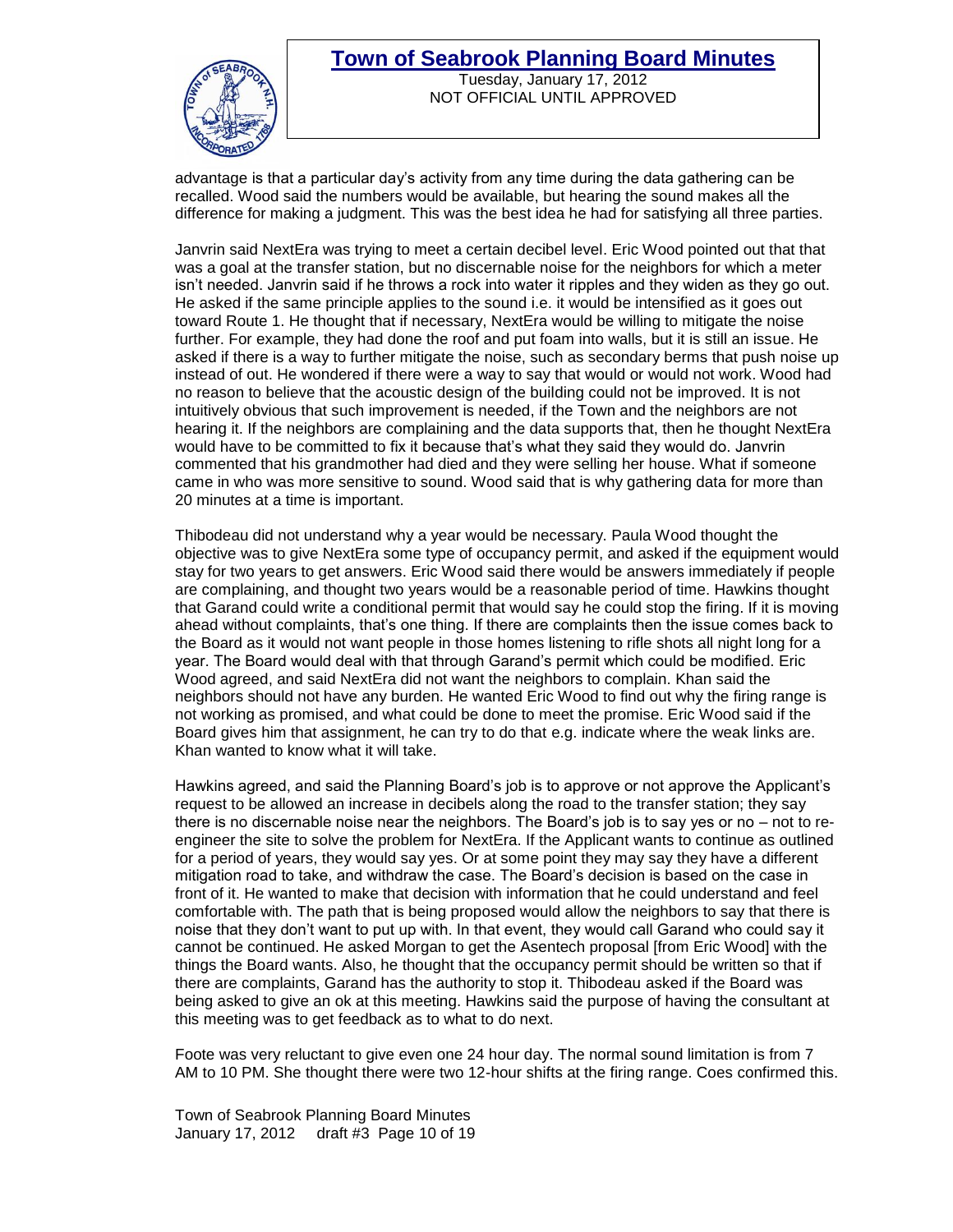

Tuesday, January 17, 2012 NOT OFFICIAL UNTIL APPROVED

Foote thought that 7AM to 9PM would give a lot more flexibility to get the shifts in and out, and give 3 to 5 hours of after work quiet night time and, if the noise was heard, still allow the residents to get at least a good 4 hours of sleep that night. She was reluctant to allow a week or a month at 24/7. She wanted some after 5 PM numbers actively using the range with all the different armaments, before allowing 24/7. Chase asked if the permit would be limited to a caliber, as later there could be new items. Hawkins thought an occupancy permit could limit the weapons those for which information had been provided. The question would be whether to go through the same process when a larger weapon is introduced. Foote said the same caliber weapons would be equivalent. Janvrin said the size of the barrel would make a difference; Fowler agreed. Chase asked for Eric Wood to comment on how other facilities he's worked at handled this. Eric Wood said if there is numerical sound limit, or not discernable, it wouldn't matter what the weapon was as long as they continue to be compliant. If the sound were too great, it wouldn't take long for neighbors to complain. Thibodeau commented that the Board has to live in the town.

Hawkins asked for Morgan's comments. Morgan liked the proposal for letting the Building Inspector be creative in issues arising under the certificate of occupancy. The Planning Board's concerns were with complying with state law, and also that the Applicant sign an extension waiver to extend the hearing timeframe. He recommended continuing the hearing to a time certain for further discussion. Hawkins suggested allowing NextEra to continue the daytime firing, getting a proposal from Eric Wood [Asentech] on how to proceed to consider at the next Planning Board meeting and amend if needed, and then move forward. The discussion would include a time period for data gathering, whether it should be a gradual approach, and the like. Also to get the waiver extension from the Applicant. Khan asked if the next meeting were time enough for Eric Wood to submit a proposal. Wood said he'd get it out quickly. Kravitz suggested working through the Planning Board office; Hawkins agreed. Eric Wood would be speaking with Morgan. By consensus this procedure was agreed. **Hawkins continued case #2011-31.10-22 to February 21, 2012 at 6:30PM in Seabrook Town Hall.**

**Case #2011-34,11-03 – Proposal by Delta & Delta Realty Trust to amend a site plan approval granted on July 12, 2011 (Case #2011-03) for the expansion of the Southgate Plaza at 380 thru 458 Lafayette Road, Tax Map 9, Lots 1 & 2, and Map 8, Lot 111. The applicant proposes the addition of restaurant-style seating in front of Demoulas, and several other site plan modifications,** continued from December 20, 2011;

Appearing for the Applicant: Earle Blatchford, Hayner-Swanson civil engineers;

Hawkins recalled that on December 20, 2011 the Board granted a conditional approval to Case #2011-34.11-03, and sent the siteplan to the Technical Review Committee, the Minutes of which are in the Board Packet. He also called attention to Morgan's memorandum and asked Morgan to speak to it. Morgan said that the nine recommendations for the Planning Board to consider were spelled out in the TRC Minutes, and suggested that Blatchford address them. Additionally, all of the stipulations in the July 12, 2011 approval of Case #2011-03 would become incorporated into the Case #2011-34.11-03 conditions of approval. So there is no misunderstanding, everything that was expected in the July 12, 2011 approval would still apply. Both the Sewer and Water Superintendents had some recommendations, but he did not think they had seen the revisions that Blatchford had submitted. Kravitz said the Water Superintendent had worked with Blatchford and agreed on certain language. Blatchford explained that the language in Note #22 will be changed and the curb stop will be structured to

Town of Seabrook Planning Board Minutes January 17, 2012 draft #3 Page 11 of 19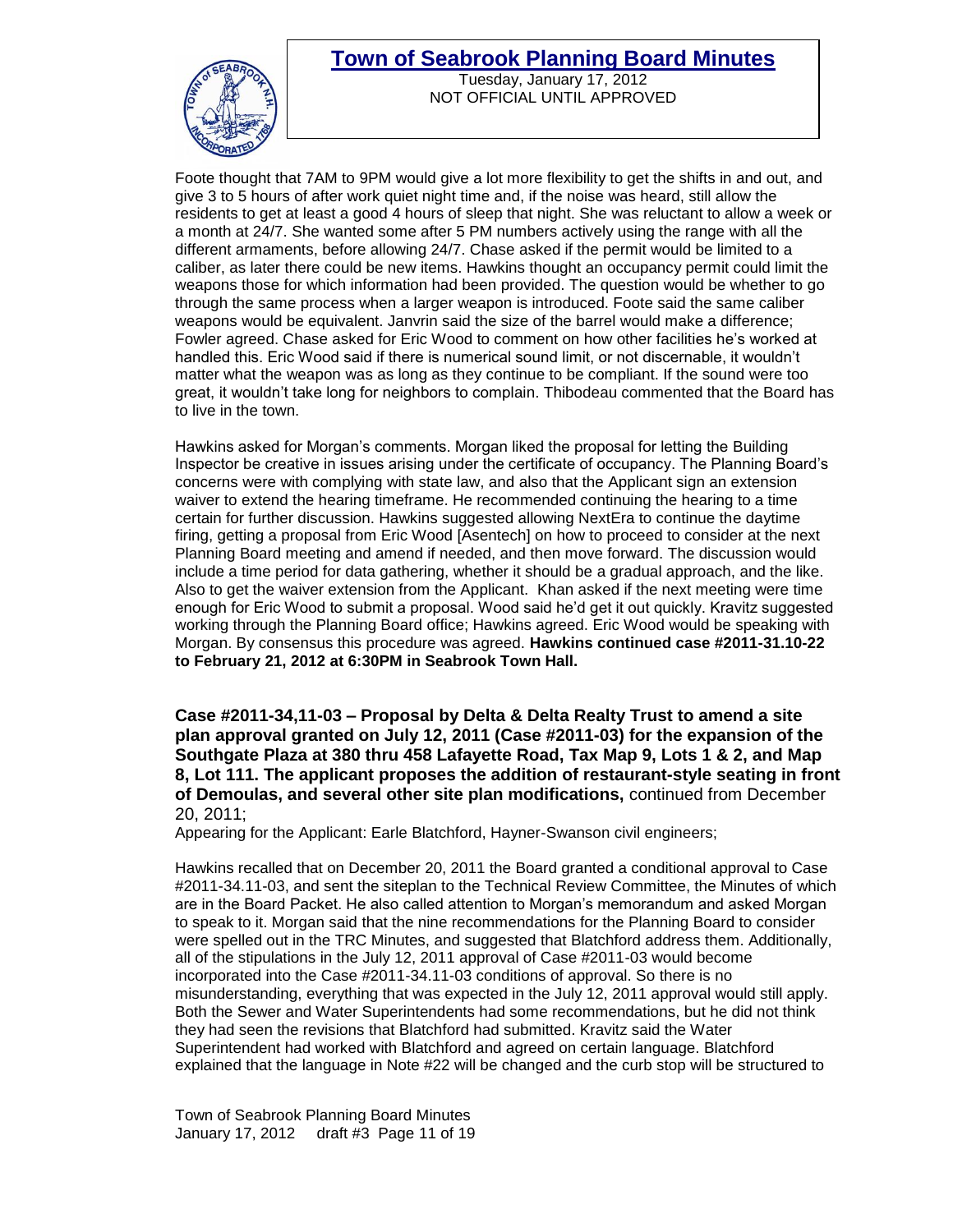

Tuesday, January 17, 2012 NOT OFFICIAL UNTIL APPROVED

satisfy the Water Superintendent. Those changes are not yet in the revised plan before the Board.

Hawkins asked Blatchford to go through the TRC recommendations and their response to them. Blatchford said in addition to the TRC items, at the December 20, 2011 meeting the Applicant agreed to look at the plantings in the employee parking area. Accordingly, their landscape consultant recommended replacing 13 white pines with red cedar which resemble a tall juniper and form a hedge. The plantings go in at  $5 - 6$  feet which initially is tall enough to knock down the headlights; they should fill in as a good solid 8-foot high hedge. Foote asked if this is one row or staggered. Blatchford said it would be one row with staggered vegetation behind. Hawkins explained that that was just to address the employee vehicle lights shining directly into bedroom windows. Blatchford also pointed out a swale with vegetation recommended by the Board's consulting engineer. He stated that the Deputy Fire Chief had indicated they have no problems with any changes and would be sending a letter, and that the Sewer Superintendent had no problems with the technical construction changes on the sewer detail sheet. Blatchford said they had addressed Glen Kelly's abutter concern about truck headlights coming off Boynton Road, by putting in a second row in the 70 feet of plantings.

Morgan had looked for assurance of vegetation in the back to intercept the headlights. Blatchford said that Norway Spruce would fill in; planting height would be 6 feet, enough to block the headlights, and they would grow much higher. Foote said that Norway Spruce could be as high as 50 feet; if planted close to each other, the bottom branches eventually fall off leaving trunks that would have a strobe effect at ground level. If they are staggered rather than in a row, the Norway Spruce would be more likely not to choke the low branches. They need room to get air and light. Blatchford had no problem staggering those plantings. Hawkins agreed staggering is best; someone can walk through but can't see through the trees. Alternatively, plantings similar to those on the north side could be used. Foote noted that it is the same for all evergreens. Wood said they may be great at the start, but as soon as the tops grow the bottoms are gone. She wanted to see the evergreens on page 26 of 31 staggered as well. Blatchford thought a 5-foot stagger might be possible.

Blatchford said that notes had been added to several sheets to clarify the sidewalk sales area, as requested by Garand. Morgan said outdoor sales would be allowed close to the building, but the sidewalks would have a clear area. Janvrin asked about flowers. Blatchford said they would use seasonal flowers. Garand said the planters seemed close to the building but weren't clearly defined. Morgan asked about the reserved space for police. Blatchford thought that was not really called for; he'd offered to have a fire and police lane but did not take that item seriously. Morgan noted it is in the TRC Minutes. Janvrin thought that police can park in a fire lane, so it would not be an issue. Morgan noted that the Water Superintendent asked about place for customer pick-up. Janvrin asked if that might have referenced the mini-vans that wait around, and commented that currently the elderly housing vehicles park right where the bump-out would be. Foote commented that they keep the engine running so the exhaust goes into the building. Blatchford thought the police space and mini-van comments were tongue-in-cheek. Garand said still they are there.

Kravitz recalled that the comment was about where people would drive up to put their packages in their car, right where the bump-out would be; the question was if that would be a problem in the future. Blatchford said nothing would change as the fire lane follows the bend in front of the storefront. He thought the comment was that people sit in their cars in the fire lane waiting to pick up customers and their packages. Janvrin commented that fines could occur. Garand asked if there would be more carrels than are depicted on the plan. Blatchford had not been told that.

Town of Seabrook Planning Board Minutes January 17, 2012 draft #3 Page 12 of 19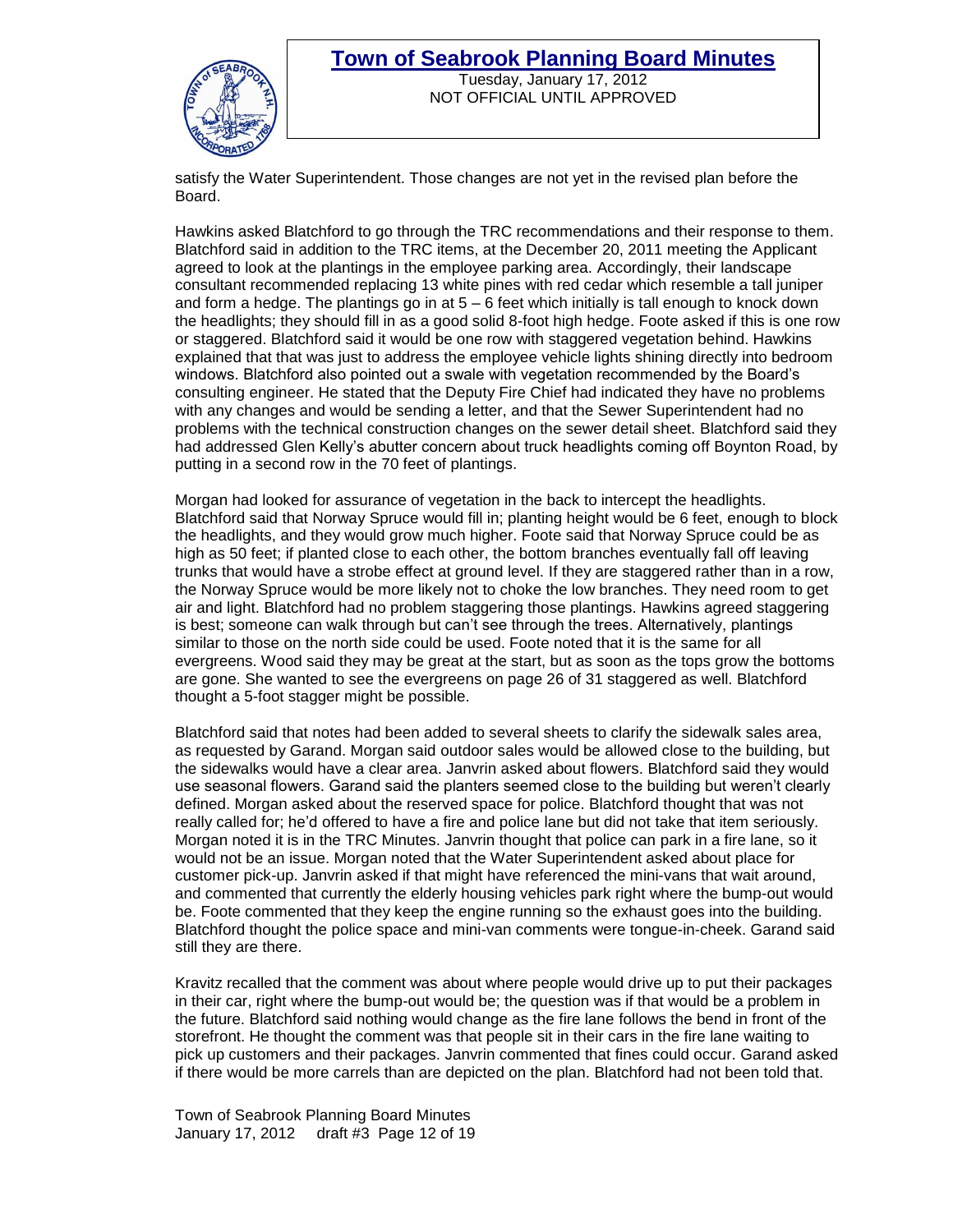

Tuesday, January 17, 2012 NOT OFFICIAL UNTIL APPROVED

Garand also asked about donation boxes; if that could occur it should be put on the plans. He asked about the number of seats in the café area. Blatchford thought it would be 46 seats. Foote asked if there could be an area where a car could wait while someone's spouse ran in for ten minutes, or enforce that those vans park in a space. Foote said at the north entrance, people park with the engine running for more than 45 minutes, right in front of the ramp. The fumes are caught in the canopy and the ramps are blocked to the carts. Blatchford did not know how the store management could handle this. Janvrin said it would have to be a no parking or standing sign; a violation could cost \$200 by town ordinance. Blatchford said people ignore the signs. Foote said with a van for senior citizens nothing is done.

Wood commented that some restaurants have a couple of 10 minute spots for take-out, and wondered if that might be done. Blatchford thought shopping in supermarkets takes more than 15 minutes, and did not know how practical that would be. Blatchford noted that the Sewer Superintendent said if there were to be a restaurant in the stand-alone retail building, a grease trap would have to be installed. Blatchford said the parking requirement was for a dry-goods retail use; nothing else had been proposed. Janvrin asked if such a use would have to come before the Planning Board. Blatchford said it would; the parking would change. Morgan said this was a reminder to the Applicant for the future, as a store manager might not understand this. He asked about the revised language for Note #22. Blatchford said there had been two emails from the Water Superintendent. Kravitz noted that the email was in the circulation packet. Morgan liked the new language.

Janvrin asked about a starting timetable. Blatchford thought as soon as possible, hoping to be done by June. Site plans had been sent out for contractor bids; he thought the work would start as soon as the weather allowed. Kravitz informed that the traffic engineer had sent a copy of the signalization design changes at the driveway entrance that went to the NH Department of Transportation. Morgan would be looking at this; a pdf is to come so that the Planning Board's traffic consultant can also review it to see if it reflects what the Board expected. They do not yet have response from the NHDOT. Khan said that when this proposal initially came to the Board, he was not yet a member, but recalled the concerns about the south right in/out on Route 1 with all different traffic coming from all directions. The same problem would happen on Route 1 at the stand-alone retail building to the north, because there wouldn't be enough space to get out. Blatchford said the NHDOT had reviewed and approved all of this. Khan's concern was inside the parking lot for a car as to sight distance, and the space is very narrow. Blatchford said they did turning templates, and it works. Khan wanted his concern on the record. Foote noted that she had always been against right in/outs. Janvrin said the right in/out opposite the Irving Gas Station had been considerably changed, but that morning he'd observed six people utilizing that entrance coming from the north; it continues to be an issue.

Hawkins said the Board's objective is to get the NHDOT to sign an agreement that they will listen to some of the things the Board would like to see on Route 1. Foote commented that the NHDOT would sign something when Route 1 was 100 percent built-out. Thibodeau said the light changes so slowly that people go into the parking lot to get to Boynton Lane. Janvrin commented that some areas use tire shredding devices. Hawkins asked for Morgan's recommendation. Morgan wanted to add the staggered plantings in two areas, the revised Note #22, replacing the curb stop and inserting the written detail from the Water Superintendent per his email ok. Janvrin asked if the Fire Chief had responded. Kravitz thought that had been resolved. Morgan said the new Case #2011-34.11-03 stipulations would be to add all of the conditions of approval from Case #2011-03, and the three identified at this meeting. Hawkins asked Morgan to detail the conditions, which Morgan then stated:

Town of Seabrook Planning Board Minutes January 17, 2012 draft #3 Page 13 of 19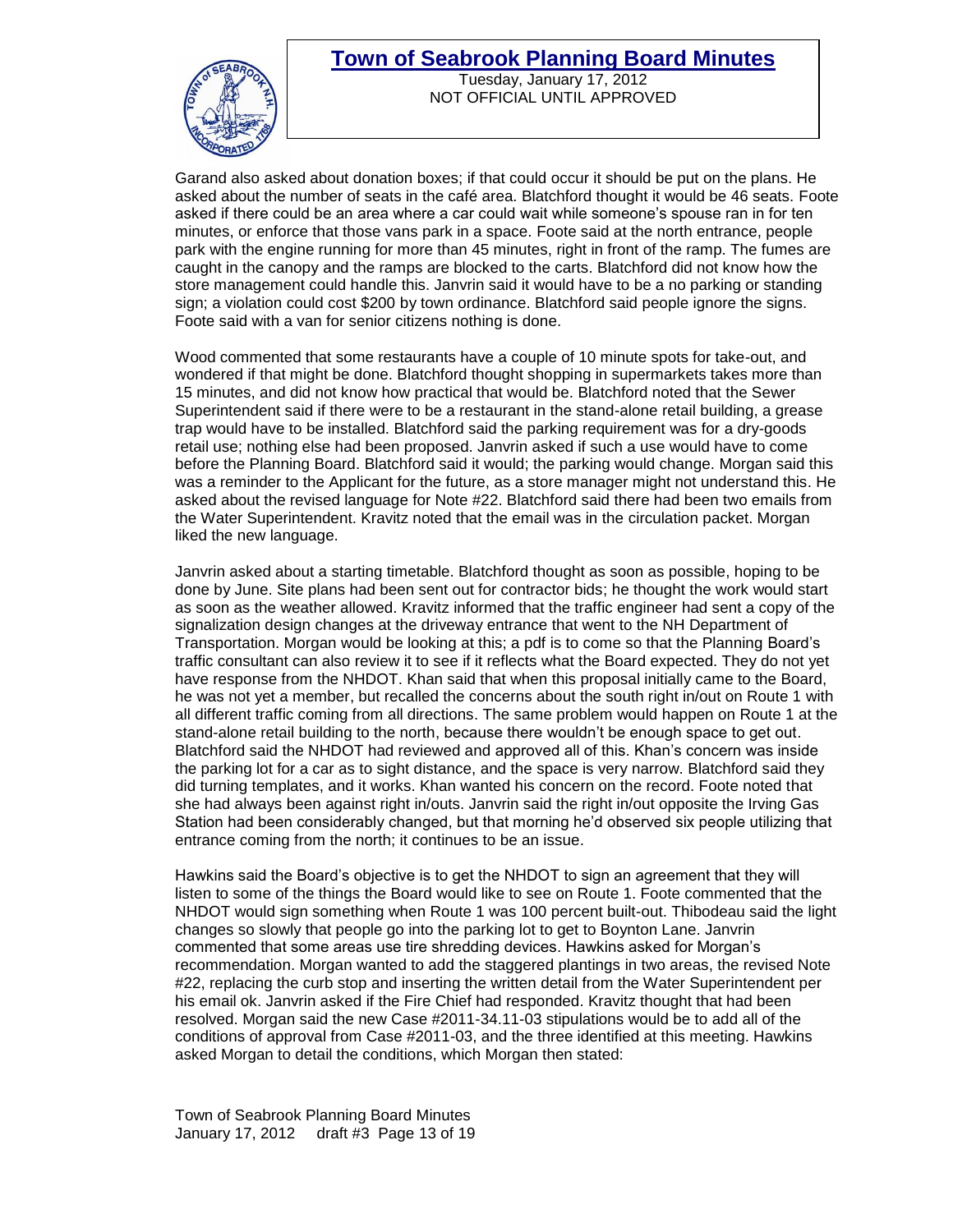

Tuesday, January 17, 2012 NOT OFFICIAL UNTIL APPROVED

1. the applicant remains subject to all 14 stipulations the Planning Board specified in conjunction with the approval of Case #2011-03 on July 12, 2011;

- 2. the staggered plantings in two locations;
- 3 the Water Superintendent's revised wording for Note #22;
- 4. using the curb stop detail provided by the Water Superintendent;

Blatchford said the Case #11-03 conditions were on the cover sheet. Chase asked about writings from the Fire Chief and the Sewer Superintendent. Kravitz did not have the Sewer Superintendent's written submission. Morgan added: #5, written concurrence from the Sewer Superintendent. Hawkins asked for any other comments. Abutter Kelly had attended the TRC meeting, and appreciated the opportunity that the Board addressed re the headlights. Another concern, not addressed, was the noise of the trucks when they pull into the driveway [from Boynton Lane], because the current raised leaching field is about 6 feet high and deadens the lights and the noise from the driveway . When that is leveled the driveway would be 20 feet closer to his house. He thought the lights would be taken care of but not the noise when the trucks power up after turning the corner which would happen right at the hedge where his house is. Originally, he'd asked for hedges along the driveway up to the end of his house, although he recognized that the Applicant doesn't want to hedge off a piece of the property so. He did not want the Applicant to have to do something it did not want to, and asked about what his action would be if the noise became a nuisance because the driveway is closer to his house and the hill is not there i.e. if the noise became intolerable. Hawkins asked Morgan if the prior discussion was about another row of trees.

Morgan thought that Foote's suggestion for staggered trees was a good one. The Applicant objected to additional vegetation because he felt it the visibility in that corner of their property would be cut off, and they want to keep it open. Hawkins asked how high the septic field was. Janvrin said he couldn't see over the top of it; Morgan thought 6 to 7 feet. Blatchford said the same pond removals would occur on the north end of the property. Kelly pointed out a separation in the hedges which is at the beginning of his house, and showed how the bank interrupted the lights and the noise. When the area would be leveled, that would travel across toward his house. Blatchford said the entire back of the property had existed as is for a year.

Morgan said that TRC thought that they had taken a step in asking the Applicant to plant additional vegetation, and the Applicant had cooperated. It will help a little bit with the noise; evidently the abutter is looking for more. Janvrin asked if this would come under the town noise ordinance as a nuisance. Morgan said the Board of Selectmen could declare it a nuisance, but that is not an easy call because it is subjective. Janvrin asked if the BOS would be Kelly's only recourse. Morgan said it would. There wouldn't be anything for the Planning Board to do after approval was granted. Wood asked if trucks go in at all hours. Janvrin asked if there were any restrictions, and referred to sheet 31. Blatchford said the hours of operation were 7AM to 10PM, noting that this discussion to place for Case #2011-03. Janvrin said that did not prevent a refer truck from going onto the property even if the refrigeration would not operate. Blatchford noted he was not a part of operations but deliveries had to be done [at night]. Janvrin agreed, and asked if it would be too much to ask for a similar treatment as in the north, and to restrict trucks at the [Boynton Lane] entrance to certain hours so that during that time deliveries would come in through the north entrance.

Blatchford said the Boynton Lane driveway would be mostly an exit for trucks that came in through the main, signalized entrance. Morgan suggested a sign could limit entry hours at the Boynton Lane entrance. Janvrin noted that there would be a stockade fence at the north corner, and thought the exiting might not affect Kelly. Blatchford said he could not make operational

Town of Seabrook Planning Board Minutes January 17, 2012 draft #3 Page 14 of 19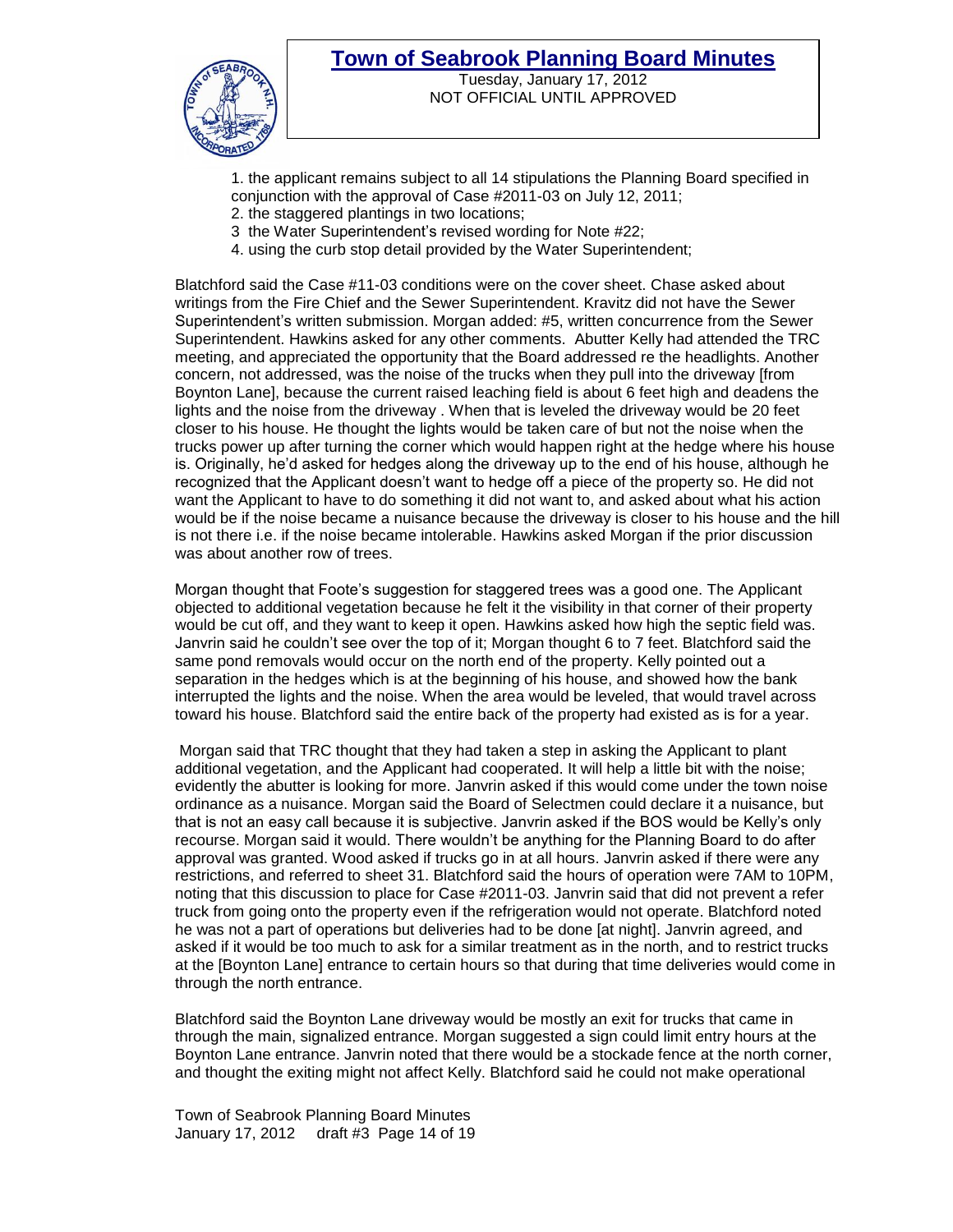

Tuesday, January 17, 2012 NOT OFFICIAL UNTIL APPROVED

decisions. Janvrin asked if the Board could place that condition. Morgan said it could if it did not want to have another hearing. Janvrin felt that should be done, and thought that it would nullify Kelly's concern, - i.e. restricting access for trucks from 11PM to 7AM hours at the Boynton Lane driveway. Thibodeau said why not just say exit only. Janvrin asked what if a truck were exiting at 3 AM. He wanted to strike a satisfactory balance between the abutter and the Applicant. Foote said the difficulty with signs is that individuals ignore them, pointing to the left turns going into the right in/out. Although Market Basket might be able to control their trucks, they couldn't control those for the other stores. Janvrin said that the Town of Seabrook had the jurisdiction to limit access to Boynton Lane as it was a town roadway; the town did not have jurisdiction for the Applicant's driveway. Morgan asked what if the driver lived on Boynton Lane. Janvrin said a home occupation couldn't have a tractor-trailer. Blatchford thought even if there were a sign, a truck driver would use the driveway. Thibodeau said if such a restriction were in place, would she have to freeze and wait a day to get an oil delivery. Restriction proposals need to be thought through.

Wood commented that an abutter had had the privilege to have that noise buffer, and that the town could make certain restrictions. There are dumpsters near her property; no dumpster truck driver abides by the hour rules. Blatchford said he could try to get an answer from Jim Lamp by phone. Hawkins agreed. Blatchford reported that he could not reach Lamp. Hawkins said the alternative would be to continue the case to February 21, 2012. Blatchford said he was not authorized to do that. Hawkins thought that Blatchford would not want to have the case rejected. Blatchford if it were a stipulation the case could move forward. Hawkins said that if it is a stipulation, that would be a condition. Blatchford said if the Applicant had an objection, he could come back before the Board. Hawkins asked if Blatchford wanted to move forward rather than wait for a response from Lamp. Blatchford confirmed this, indicating he was not authorized to agree. Garand said that would not limit snow removal activities or maintenance on the site. Janvrin agreed it would only affect delivery trucks. Kravitz commented that the signalization details needed to go to the Board's traffic consultant. Hawkins said that could be done outside of the motion because it related to Case #2011-03.

| <b>MOTION:</b> | <b>Janvrin</b> | to approve Case #2011-34,11-03 - Delta & Delta Realty<br>Trust to amend a site plan approval granted on July 12,<br>2011 (Case #2011-03) for the expansion of the<br>Southgate Plaza at 380 thru 458 Lafayette Road, Tax<br>Map 9, Lots 1 & 2, and Map 8, Lot 111. The applicant<br>proposes the addition of restaurant-style seating in<br>front of Demoulas, and several other site plan<br>modifications, conditioned on (i) the applicant remains<br>subject to all 14 stipulations the Planning Board<br>specified in conjunction with the approval of Case<br>#2011-03 on July 12, 2011; (ii) the staggered plantings<br>at the Boynton Lane entrance and the employee<br>parking lot; (iii) the Water Superintendent's revised<br>wording for Note #22; (iv) the new depiction of the curb<br>stop detail provided by the Water Superintendent; (v)<br>written concurrence from the Sewer Superintendent,<br>and (vi) delivery trucks not be allowed to enter the<br>service driveway from Boynton Lane between the<br>hours of 10 PM and 7 AM with signage posted to that<br>effect. |
|----------------|----------------|----------------------------------------------------------------------------------------------------------------------------------------------------------------------------------------------------------------------------------------------------------------------------------------------------------------------------------------------------------------------------------------------------------------------------------------------------------------------------------------------------------------------------------------------------------------------------------------------------------------------------------------------------------------------------------------------------------------------------------------------------------------------------------------------------------------------------------------------------------------------------------------------------------------------------------------------------------------------------------------------------------------------------------------------------------------------------------------------|
| <b>SECOND:</b> | Thibodeau      | <b>Approved: Unanimous</b>                                                                                                                                                                                                                                                                                                                                                                                                                                                                                                                                                                                                                                                                                                                                                                                                                                                                                                                                                                                                                                                                   |

Town of Seabrook Planning Board Minutes January 17, 2012 draft #3 Page 15 of 19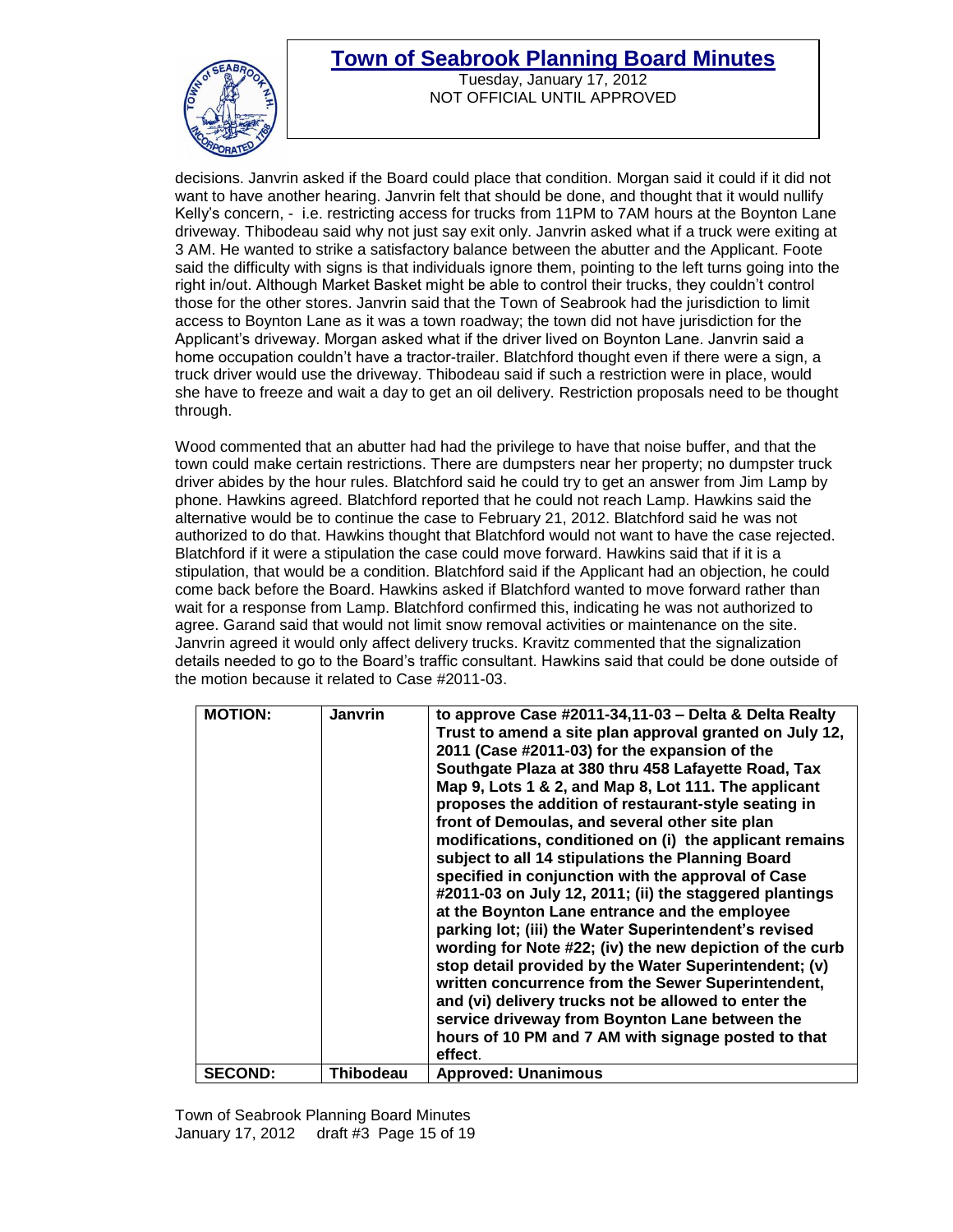

Tuesday, January 17, 2012 NOT OFFICIAL UNTIL APPROVED

# **OTHER BUSINESS**

### **Case #2010-01 Carbone site plan**.

Morgan reported that Carbone had been issued a driveway cut from the NH Department of Transportation. He recalled that in March of 2011 the Planning Board asked Carbone to consider putting the sidewalk on NHDOT property; NHDOT said "no". The Case #2010-01 site plan is approved in every respect except that the sidewalk had been up in the air. A revised site plan had been submitted that shows no sidewalks on NHDOT or private property. He asked the Board for guidance on how to proceed. Hawkins said the Board was told they would put the base in place to support sidewalks so it could easily be dug up and surfaced if the town or the state changed its mind in the future. He thought that issue had been handled. Morgan agreed, except that the State hadn't taken any action at that time; he wanted to be sure to move in the right direction.

Hawkins asked if what the state did affected what the Board did at its last review of the case when Wayne Morrill of Jones & Beach presented the proposal for the piece right in front of the property to be ready for finishing a sidewalk if the issue was ever resolved. Morgan said that Morrill had made those assurances verbally, but the plan revision did not look like that. Chase recalled that the substructure would be in place covered by a thin coat of loam and seeded. Wood asked if this is in writing. Chase asked if there would be granite curbing. Morgan said there would not. The last revision was in March 2011; the detail sheet shows up to the curb but the siteplan does not show physically where it is on any of the property. Janvrin thought the reference was in a notation. Morgan read Note #22: ,,,contractor to install sidewalk base material along Lafayette Road; vertical granite curbing is shown on Sheet D 1…". Hawkins asked what was needed to go forward.

Morgan asked if the Board was ok with the plan as it was. Hawkins asked if this would be recorded, Morgan said it was not. Hawkins asked if the note was enough to hold the Applicant responsible to actually do what the note and detail say. Morgan's answer was "marginally". Hawkins wanted the drawing to agree with the notes. Morgan said the curb is depicted. Hawkins said to have the note corrected to Morgan's satisfaction. Morgan asked how wide the sidewalk would be. Janvrin said 5 feet for ADA. Chase said there is a 5-foot wide rock base and 3 inches of loam on the plan. Foote said that the note works because it says per the detail. Janvrin asked if the state would allow the curbing. Hawkins thought it was already there, and asked for Morgan's view. Morgan recommended the Chair sign the plans and to close the case. Khan wanted to view the plan sheets.

| <b>MOTION:</b> | <b>Janvrin</b>   | to allow the Chair to sign the site plan for Case #2010-<br>01 - Steven Carbone to construct an 11,000 square foot<br>facility for the sale and storage of fireworks at 287<br>Lafayette Road, Tax Map 9, Lot 64, approved on<br>October 19, 2010 as revised on January 11, 2012, and<br>close the review and approval procedure. |
|----------------|------------------|-----------------------------------------------------------------------------------------------------------------------------------------------------------------------------------------------------------------------------------------------------------------------------------------------------------------------------------|
| <b>SECOND:</b> | <b>Thibodeau</b> | <b>Approved: Unanimous</b>                                                                                                                                                                                                                                                                                                        |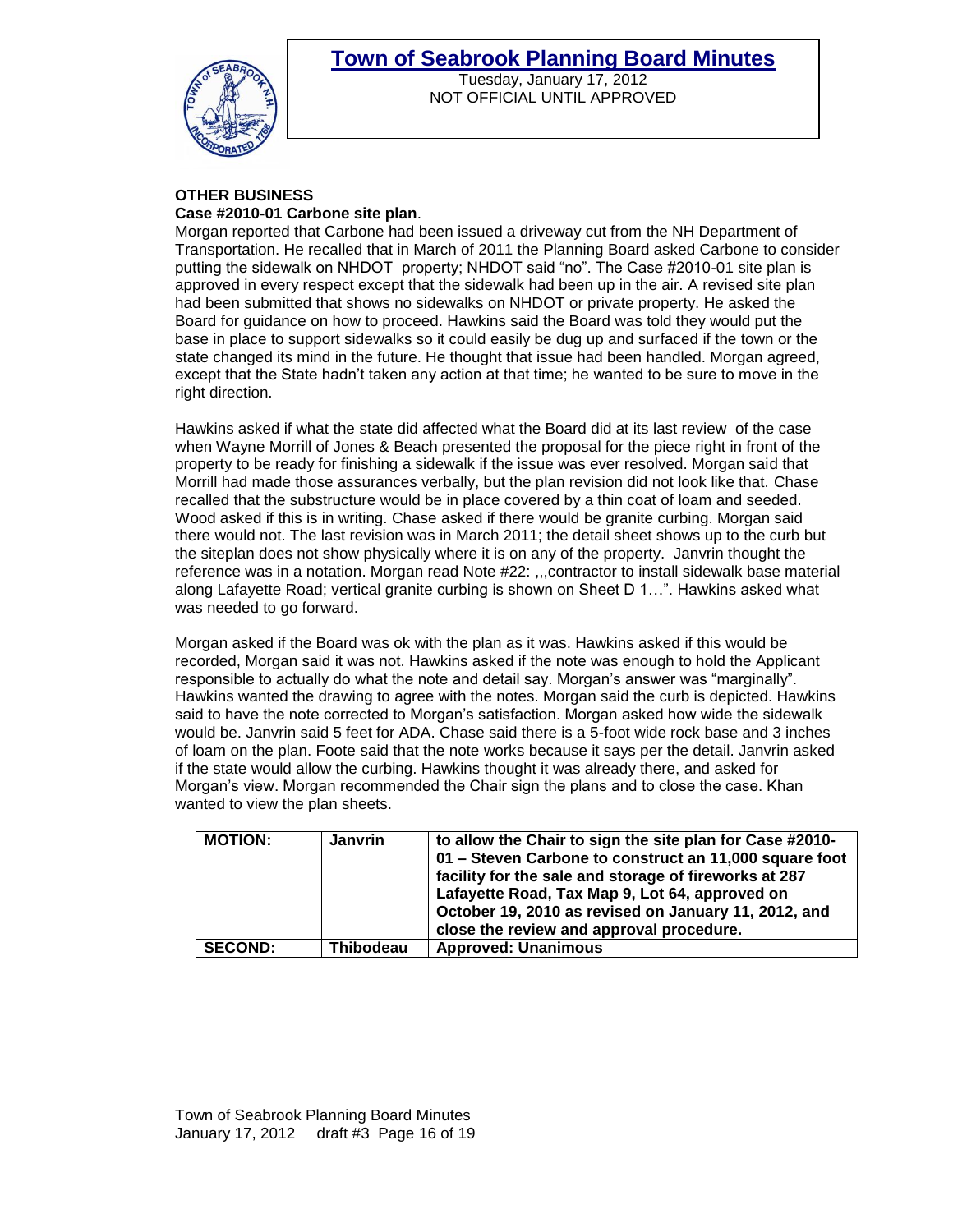

Tuesday, January 17, 2012 NOT OFFICIAL UNTIL APPROVED

#### **PUBLIC HEARING ON NON-TOWN MEETING AMENDMENTS AND LAND USE REGULATIONS,** continued from December 20, 2011 ,January 3, 2012, and January 17, 2012

#### **Tom Morgan, Town Planner**

#### *O) Precede Section 10.025 of the Site Plan Review Regulations with the following:* **"For the purposes of this section,"**

Hawkins continued proposed Amendment O to February 21, 2012 at 6:30PM in Seabrook town Hall.

#### **OTHER BUSINESS,** continued

### **Case #2008-23 DDR Shopping Center re Route 107 Bridge Sidewalks**

Hawkins reported that on January 11, 2012 a meeting had been held at Town Hall with representatives of DDR and the NH Department of Transportation highway division to discuss the details of the construction of the Route 107 Bridge. It was described as 5 lanes and looked like the additional 2 lanes would be built on the south side. The State is also going to do work on the deck for the other three lanes immediately following the construction of the new lanes. The Applicant wanted to find out if that would restrict the opening of the shopping center, and would l be providing a proposal about this.

Once again, the subject of sidewalks came up. The State is going to install curbing, as in the [Carbone] application, in case the Town ever wants to put in sidewalks. They will not put in sidewalks unless the Town agrees to the maintenance and the liability. Foote asked what will be on the Bridge itself. Hawkins said it will have a curb with the area filled in and grassed over. Foote did not believe they would put a 5-foot strip of grass on the Bridge over I-95. Hawkins repeated that that is what NHDOT said; whether they put grass or not, it will have a curb. NHDOT said they are still willing to do the signals, cross lights for pedestrians, and sidewalks the full length if the Selectmen agree do the maintenance. Hawkins explained that Selectmen have said that they will consider that if the Planning Board considers it. Hawkins wanted the Board to go over this and decide whether it wants to do this. The issues that were identified were acknowledging that there is only one way across I-95 in the Town of Seabrook, and that is the Bridge.

Garand was also at the meeting. One item was there are two high speed lanes that have no coverage – the off ramp to access I-95 heading north, and the ramp that comes off I-95 [to Route 107]. The sidewalk has to change sides of the road, so there would be no coverage for pedestrians. If they don't build the sidewalks, they won't put in lights or cross-walks. This means there would be a sidewalk that is 5-feet wide going across the Bridge but then the sidewalk is on the other side and there would be no pedestrian coverage whatsoever. At this point the NHDOT is willing to build the sidewalk but only if the Town signs a written agreement. Hawkins said NHDOT will pay for it now. If the Town decides to do this later, NHDOT would not pay for anything – it will be the Town's responsibility. Hawkins said that Morgan also was at the meeting and brought up the following question: Can the Town avoid liability if a court case were brought and the NHDOT would say that it offered to put sidewalks in for the Town, and the Town declined. Did that sound like the Town would be off the hook at that point. Hawkins thought probably not and the Town would get dragged into the litigation along with the State.

Town of Seabrook Planning Board Minutes January 17, 2012 draft #3 Page 17 of 19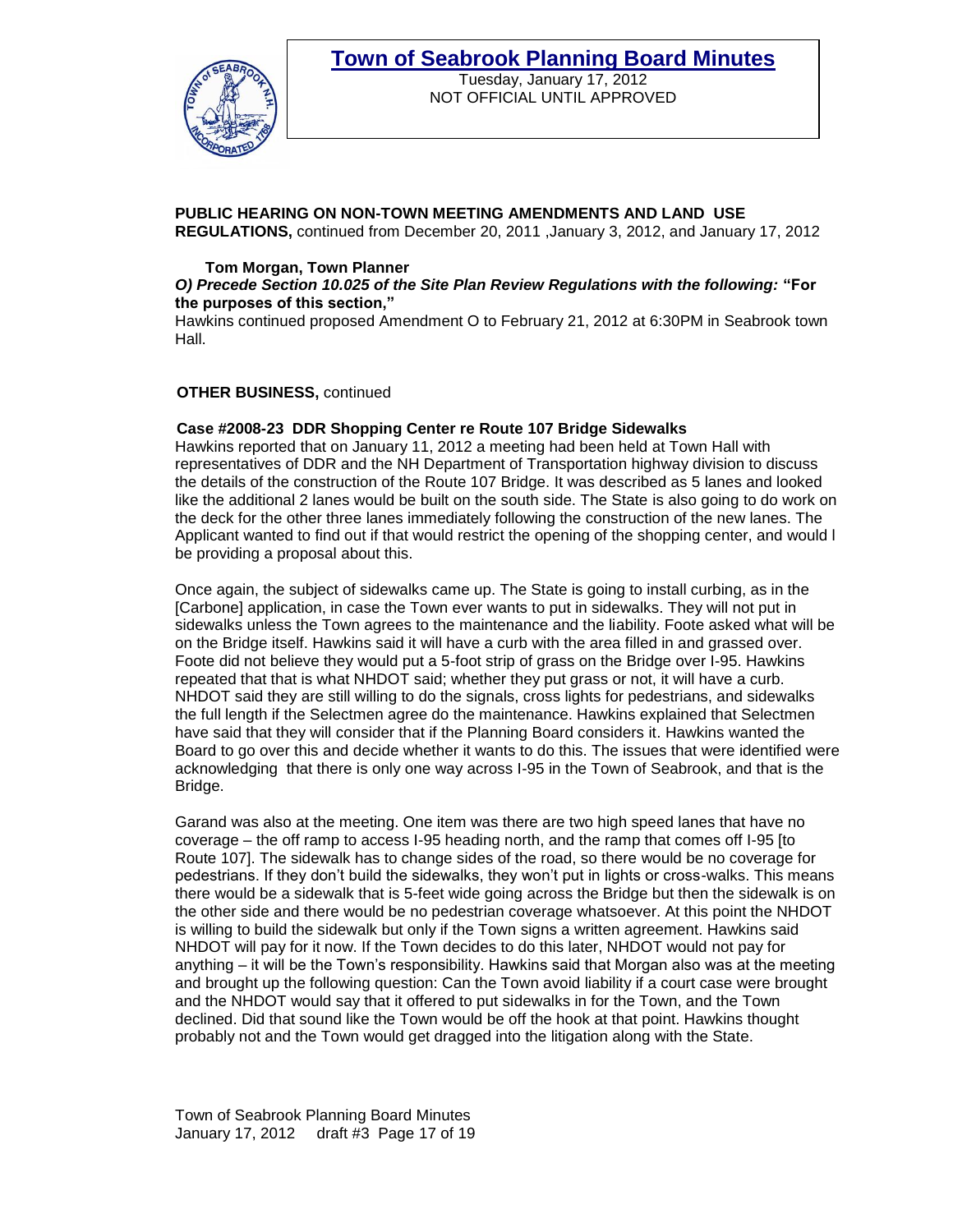

Tuesday, January 17, 2012 NOT OFFICIAL UNTIL APPROVED

Foote said it is the State's road – why should the town be liable. Hawkins said there have been some pretty crazy jury decisions. If someone were on the jury and the State said, the juror would think twice about it. Practically, the Town should say it's not Seabrook's liability and won't take on the responsibility. However, the Selectmen are giving consideration to what is their moral responsibility, it not their actual responsibility to the townspeople for safety in issues like that. At the January 11 meeting it was agreed to ask the Planning Board if it would approve sidewalks only for the Route 107 section that crosses the Bridge and goes down to Route 1. Hawkins said it would be for that location only considering (i) it is the only Route across I-95, and (ii) there will be a big shopping center built right at the end, so for pedestrians coming across that Bridge that traffic is more likely to increase than decrease. Khan said it is also the evacuation route. Hawkins thought this is the last chance to make this decision which would be needed by February 14 when the bids are expected to go out for the Bridge. This is the last chance to have the State pay for those sidewalks. Hawkins commented he'd heard the State was digging in on the Hampton Beach sidewalks. Unless something changes in the Legislature, he thought the State will stick to its guns in terms of their position on sidewalks. Janvrin thought the exception would come if any town were to sue the State of New Hampshire.

Foote believed that if the State would not support sidewalks anywhere, then it should be totally statewide; the sidewalks are done in Exeter. Janvrin said it is statewide, but that Exeter is an urban compact community. Foote asked for an explanation as to why a state truck was plowing the sidewalk. Morgan said that people think maintaining the sidewalks will be a burden to the Town. He asked whether, realistically, any of the sidewalks up and down Route 1 had ever been plowed. He thought there would be a 10-20 year window when the sidewalks would be in decent shape and would require nothing at all from the town. Janvrin raised the liability. Morgan said the liability is if someone trips or slips. Janvrin said that the New Hampshire constitution states that the State cannot mandate something of the municipalities without funding it. They cannot mandate that [the town] take over their right-of-way and maintain it on their behalf without funding it. Hawkins said they are not forcing the town to do anything, only saying they would not put in sidewalks unless the Town signs the agreement.

Foote said the federal highway entity states that if there is any federal money coming into the State for any roads, there will be sidewalks. Janvrin understood that the funds are coming from the NH Turnpike Authority, and not from the US Department of Transportation. Hawkins said this is the highway department that is doing the Bridge. Hawkins said NHDOT are also stretching down Route 107 and taking that on under an agreement with District 6. Morgan commented that the turnpike Authority is a department within the NHDOT. Thibodeau thought that at least having the sidewalk is better than not having anything at all, whether it gets plowed or not. Foote agreed, if the State puts it in at their cost. Garand noted this is a limited area and was actually on the plan. Morgan thought all the Board members had seen pedestrians making their way down Route 107. Foote said the most important place to have the sidewalk was on the Bridge. Garand said it was also important to have the signal lights at the decal lanes coming off and on the highway. If the lights are in and people are crossing the highway and the ramps, it would be safer than nothing at all. Hawkins explained that the NHDOT drawings showed sidewalks all the way from Route 1 to the lights at Batchelder Road intersection.

Khan was also at the meeting and wanted to remind everyone that the Town fought about this issue for a year and a half with letter going back and forth from the BOS and the Town Manager's office, and the Planning Board, and NHDOT. At the last meeting when the two high officials from NHDOT said it would be a grass area on the Bridge the Seabrook people all panicked. They asked many questions about what other towns have such agreements and what was in the agreements. After the NHDOT people left, the discussion continued. Everyone

Town of Seabrook Planning Board Minutes January 17, 2012 draft #3 Page 18 of 19